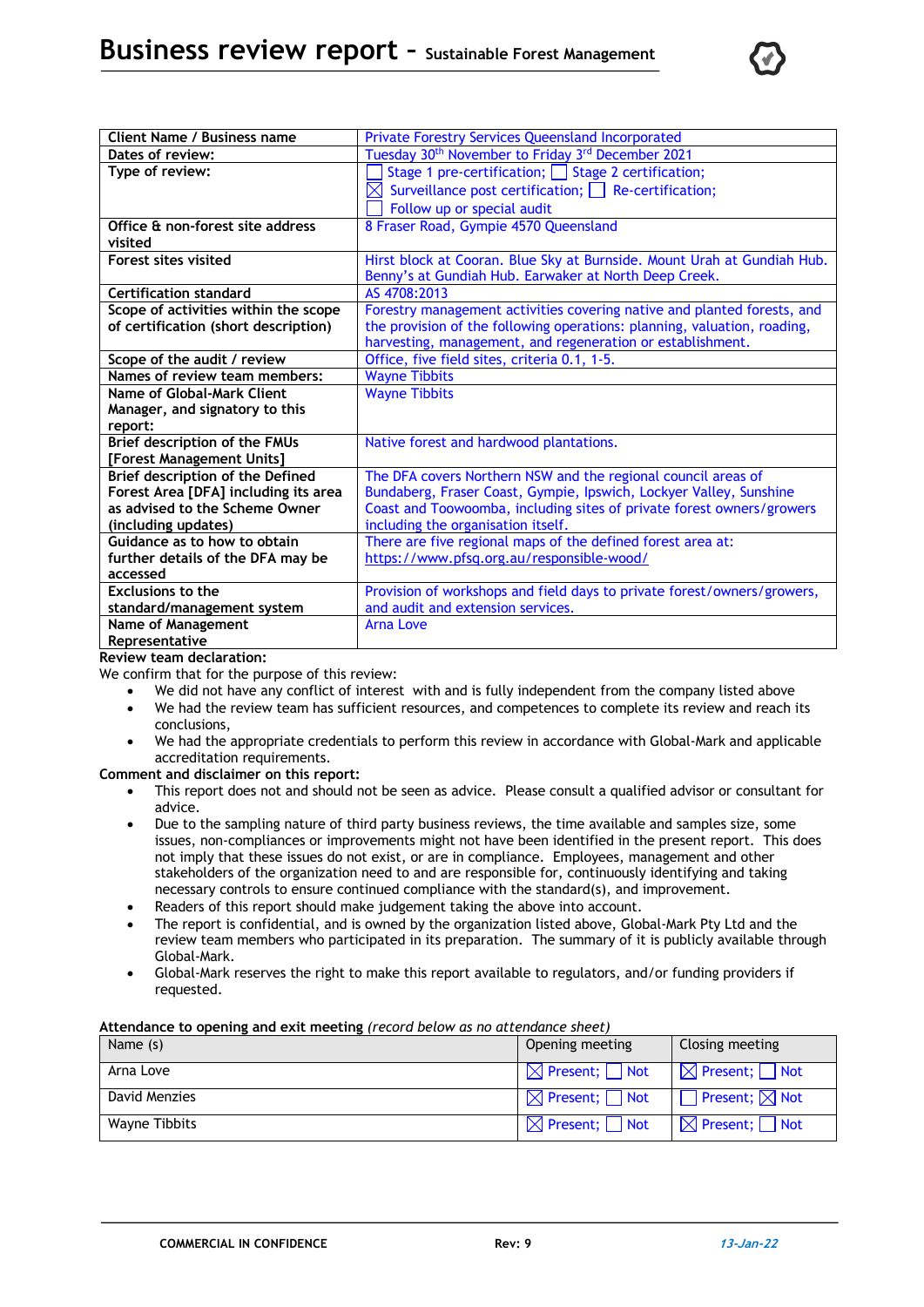### **1 Review team conclusions**

This one-person post-certification surveillance review over four days focused on a subset of AS 4708 criteria, namely the full suite of requirements related to management system, stakeholders, biodiversity, productive capacity, and ecosystem health. Each surveillance review, such as this, assesses the overall Forest Management System [FMS] and field operations across the defined forest area. This included site visits assessing forest operations and conditions that spanned parts of three days in the field that was about 60% of the audit duration. Focus was on sites near Gympie.

Since the previous audit in November 2020, there has been one changes in key members of staff supporting the forest management system, with two members of staff leaving and also one wages employee. There has been a reorganization of roles, Executive Officer and General Manager.

Stakeholder feedback: This audit did not include any consultation a sample of the organisation's stakeholders.

During this audit we closed the solitary five previous finding [as an observation] and raised five new findings, again all as observations. The client is not required to formulate a corrective action plan for these observations. They will be re-assessed at the next scheduled audit, planned for October 2022.

We believe that the organization listed above at the site(s) listed above has the capability to systematically meet the requirements of the Australian Forestry Standard and for the activities/products and sites listed on the Global-Mark scope of certification.

#### **Details of forest sites**

| Forest Management Unit, block location, name, type of activity, site<br>parameters                                                                                                                                                                                                           | Site activity classification                                                                               |
|----------------------------------------------------------------------------------------------------------------------------------------------------------------------------------------------------------------------------------------------------------------------------------------------|------------------------------------------------------------------------------------------------------------|
| Hirst block at Cooran. Recently active thinning of Gympie Messmate<br>plantation [Eucalyptus cloezinanna]. Contractor had pulled out due to<br>wet weather. Logs yet to send to market.                                                                                                      | Active still; $\boxtimes$ Active but suspended;<br>Active yet finished; □ Inactive;<br>$\boxtimes$ Random. |
| Blue Sky at Burnside. Active rehabilitation tree planting on day of visit.<br>Ben Champion - Supervisor, and crew of five employees. Planting work<br>happening in the south east corner of stage 1 of the project. Vegetation<br>Unit 3 [VU3] is a total replant of shrub and ground cover. | $\boxtimes$ Active still; $\Box$ Active but suspended;<br>Active yet finished; Inactive;<br>Random.<br>H   |
| Mount Urah at Gundiah Hub. Inactive areas inspected of past enrichment<br>planting at Top Deep Creek, native hardwood plantation under 20 Million<br>Trees Project, and silvicultural treatment plots.                                                                                       | Active still; Active but suspended;<br>Active yet finished; $\boxtimes$ Inactive;<br>Random.<br>H          |
| Benny's at Gundiah Hub. Hazard reduction burning four months ago, so<br>just beyond past three months. The site was viewed from a distance of 50<br>metres since a creek crossing could not safely be traversed.                                                                             | Active still; Active but suspended;<br>Active yet finished; $\boxtimes$ Inactive;<br>Random.<br>H          |
| Earwaker at North Deep Creek.                                                                                                                                                                                                                                                                | Active still; Active but suspended;<br>Active yet finished; $\boxtimes$ Inactive;<br>Random.               |

| Mandatory reporting checks               | Audit team leader comments                                    |
|------------------------------------------|---------------------------------------------------------------|
| What is their DFA category for PEFC      | $\sqrt{1}$ to < 5,000 hectares;                               |
| notification fee schedule?               | $\boxtimes$ 5,000 to < 25,000 hectares;                       |
|                                          | 25,000 to < 50,000 hectares;                                  |
|                                          | $\geq 50,000$ hectares.                                       |
| Certificate includes a brief description | Covered in: "The DFA covers Northern NSW and the regional     |
| of the geographic locality(ies) of the   | council areas of Bundaberg, Fraser Coast, Gympie, Ipswich,    |
| FMUs comprising the DFA in the scope of  | Lockyer Valley, Sunshine Coast and Toowoomba, including sites |
| certification.                           | of private forest owners/growers including the organisation   |
|                                          | itself."                                                      |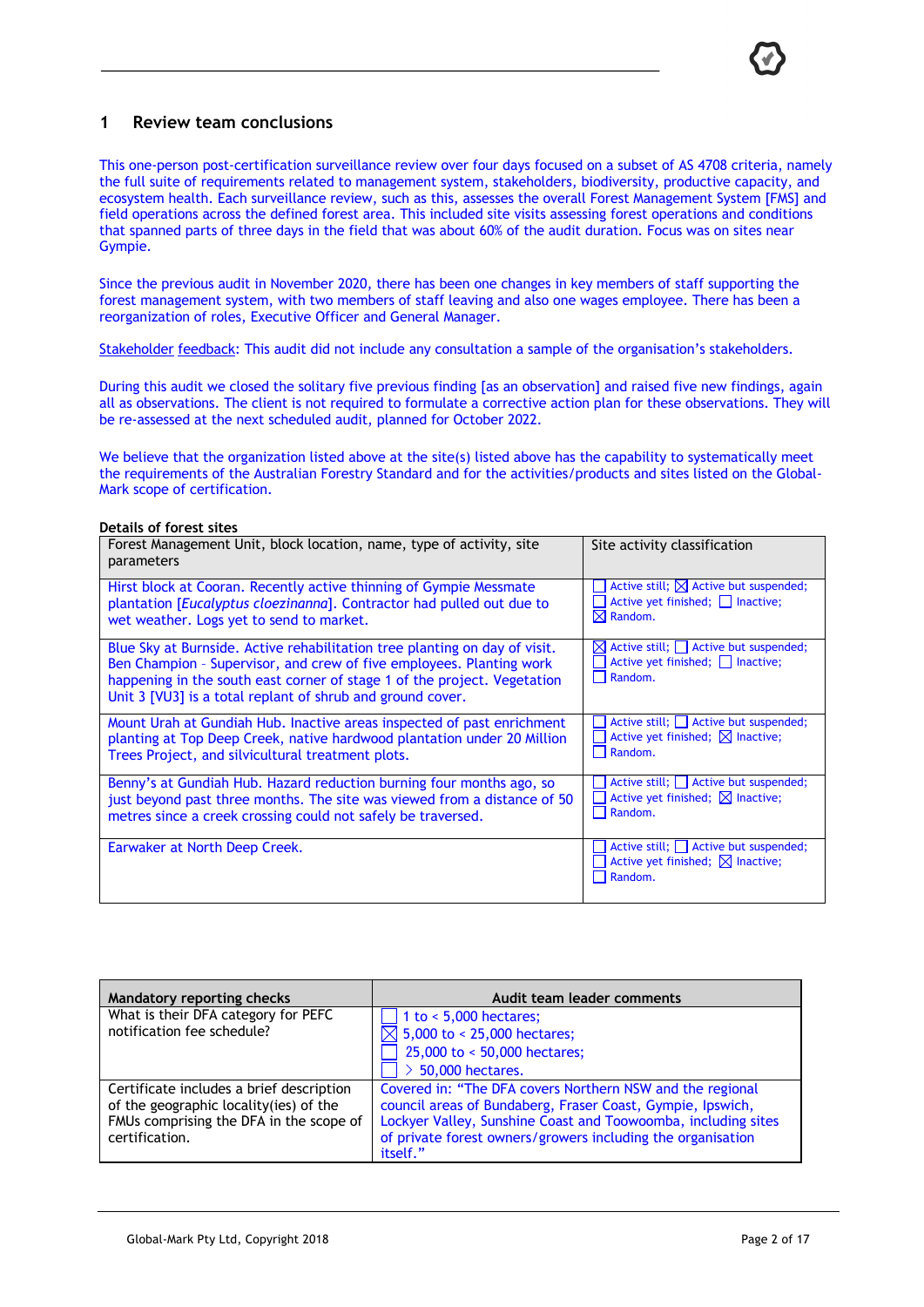| Mandatory reporting checks                                                                                                                                                                                                                                                                                                                                                                      | Audit team leader comments                                                                                                                                                                                                                                                                                                                                                                                                                                                                                                                                                                                                                                                                                                                                                                                                              |
|-------------------------------------------------------------------------------------------------------------------------------------------------------------------------------------------------------------------------------------------------------------------------------------------------------------------------------------------------------------------------------------------------|-----------------------------------------------------------------------------------------------------------------------------------------------------------------------------------------------------------------------------------------------------------------------------------------------------------------------------------------------------------------------------------------------------------------------------------------------------------------------------------------------------------------------------------------------------------------------------------------------------------------------------------------------------------------------------------------------------------------------------------------------------------------------------------------------------------------------------------------|
| Certificate includes address for<br>obtaining more information on the DFA<br>(i.e., Summary Reports, DFA maps etc.).                                                                                                                                                                                                                                                                            | Covered in: "The DFA covers Northern NSW and the regional<br>council areas of Bundaberg, Fraser Coast, Gympie, Ipswich,<br>Lockyer Valley, Sunshine Coast and Toowoomba, including sites<br>of private forest owners/growers including the organisation<br>itself."                                                                                                                                                                                                                                                                                                                                                                                                                                                                                                                                                                     |
| Client has maintained records of all<br>communications including complaints<br>and corrective action taken in<br>accordance with the requirements of AS<br>4708 or NZS AS 4708 (as applicable), and<br>these were available Global-Mark on<br>request. This includes correspondence,<br>recommendations and actions<br>documented by the Scheme Owner.<br>If there was any breach of regulatory | Covered in: "DFA and certification audit details are available at<br>http://pfsq.org.au".<br>None reported. If this was to happen, then would be in their                                                                                                                                                                                                                                                                                                                                                                                                                                                                                                                                                                                                                                                                               |
| requirements within the scope of<br>certification to AS 4708 or NZS AS 4708,<br>did the client notify Global-Mark in<br>writing within five business days?                                                                                                                                                                                                                                      | review log. This was sighted in the "Registers & Logs" folder on<br>the network. There were 74 rows, and nothing related to breach<br>of regulatory requirements. The closest was that related to<br>Testing & Tagging required.                                                                                                                                                                                                                                                                                                                                                                                                                                                                                                                                                                                                        |
| How does the client maintain a DFA<br>register used that has details of all<br>separately described blocks or forest<br>management units?                                                                                                                                                                                                                                                       | PFSQ has a spreadsheet [DFA 2021] with details of all its blocks.<br>Each row has an entry for each block. Rows are sorted into<br>"Reafforestation Jobs" and "Native Forest Management Jobs".<br>There are 16 blocks. Only one is owned by PFSQ, Nangomini (at<br>Brooweena). The spreadsheet has details of region [council],<br>type & tenure of agreement with owner, when added to DFA,<br>legal owner, Lot on Plan, physical address, map sheet, type of<br>forest, area, associated cultural heritage body, carbon estimates<br>[historic, current, future] and link to system documents. These<br>records are sufficient to monitor and document any changes to<br>the defined forest area. Whole areas come into the DFA and to<br>date are not subjected to any slight changes in area.                                       |
| How does the client maintain a system<br>that can track additions and/or<br>deletions to the DFA between audits and<br>that can provide areas and maps of any<br>changes?                                                                                                                                                                                                                       | These spreadsheet records are sufficient to monitor and<br>document any changes to the defined forest area. Whole areas<br>come into the DFA and to date are not subjected to any slight<br>changes in area.                                                                                                                                                                                                                                                                                                                                                                                                                                                                                                                                                                                                                            |
| Have there been any significant changes<br>to the DFA and if so when did they<br>advise Global-Mark?                                                                                                                                                                                                                                                                                            | No, since PFSQ's a spreadsheet [DFA 2021] shows an increase in<br>total defined forest, area of 28 hectares, or 0.5%. Global-Mark<br>was advised at the opening meeting of this audit by the General<br>Manager and Executive Officer.                                                                                                                                                                                                                                                                                                                                                                                                                                                                                                                                                                                                  |
| How does and when did the client<br>provide the Scheme Owner [Responsible<br>Wood or New Zealand Forest<br>Certification Association] with an annual<br>statement confirming the current DFA?                                                                                                                                                                                                   | The client has relied upon Global-Mark use of PEFC notification<br>forms sent to Responsible Wood.                                                                                                                                                                                                                                                                                                                                                                                                                                                                                                                                                                                                                                                                                                                                      |
| How would Global-Mark summarise the<br>most important observations, positive,<br>negative, regarding the implementation<br>and effectiveness of the client's forest<br>management system and including<br>considerations of compliance risks<br>arising from activities of relevant<br>stakeholders?                                                                                            | Positive:<br>Salvage collection of epiphytes and placed in native<br>1.<br>vegetation trees at Blue Sky.<br>First commercial thinning harvest imminent from hardwood<br>2.<br>plantation at North Deep Creek. Some trees to be retained<br>have been designated as special by the owner. The forest<br>manager has paid specific attention to protecting these and<br>discussing with the owner the health of the selected trees.<br>3.<br>Enrichment planting at Mt Urah, Gundiah Hub.<br>Identification of stakeholders using Noosa Trail Nº 5 and<br>4.<br>placement of notices for them at Hirst, Cooran.<br>Suggestive improvements:<br>Work with harvest contractor to try and achieve greater log<br>1)<br>product recovery from boles of thinned plantation trees,<br>from processing higher up stem and lowering stump height. |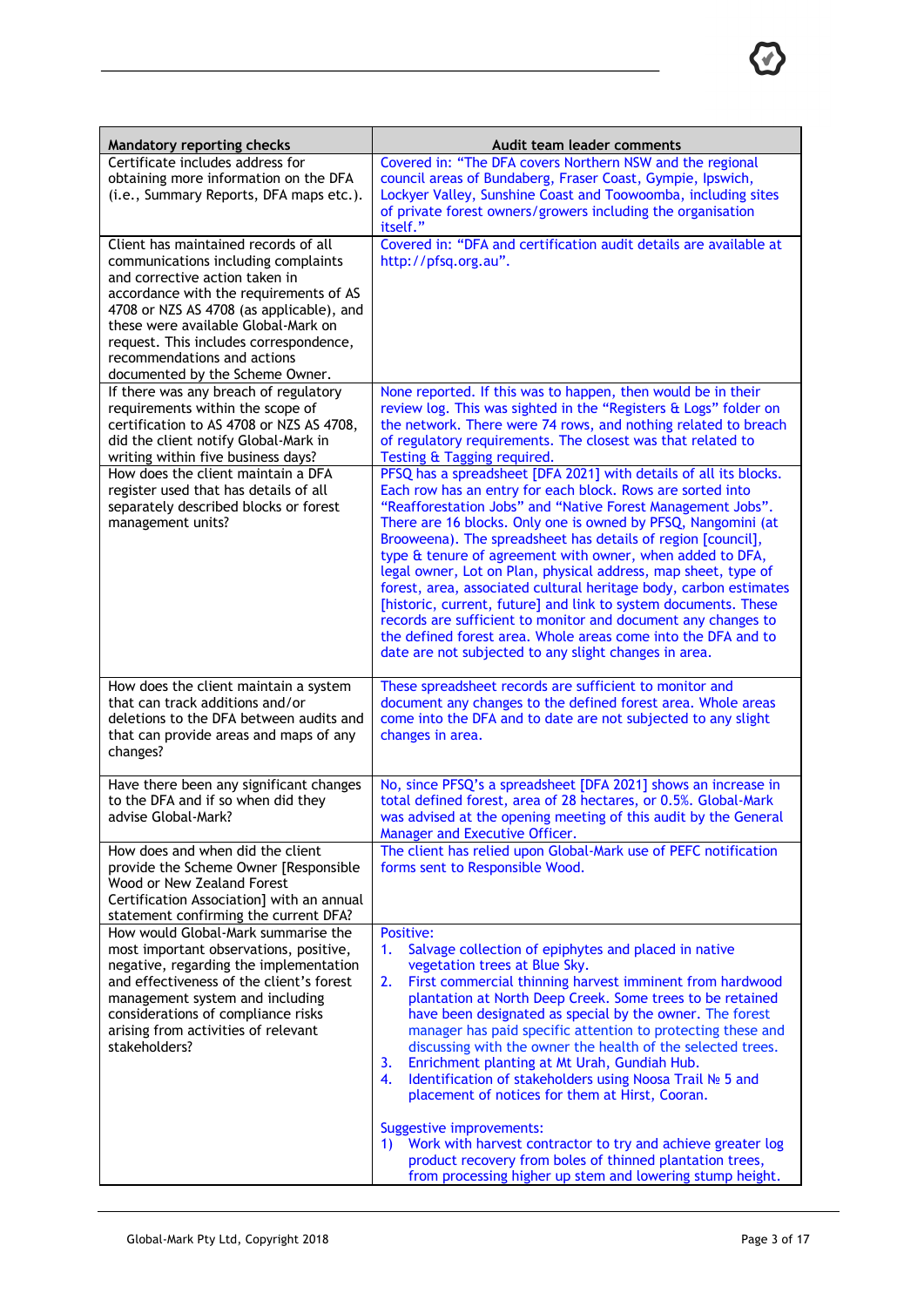| Mandatory reporting checks                                                                                                      | Audit team leader comments                                                                                                                                                                                                                                                                                                                                                                                                                                                                                                                                                                                                                                                                                                                                                                                                                                                                |  |  |
|---------------------------------------------------------------------------------------------------------------------------------|-------------------------------------------------------------------------------------------------------------------------------------------------------------------------------------------------------------------------------------------------------------------------------------------------------------------------------------------------------------------------------------------------------------------------------------------------------------------------------------------------------------------------------------------------------------------------------------------------------------------------------------------------------------------------------------------------------------------------------------------------------------------------------------------------------------------------------------------------------------------------------------------|--|--|
|                                                                                                                                 | Potential to collect seed capsules from better looking trees<br>2)<br>[superior phenotype individuals] that might be thinned in<br>plantations, and use this for new seedlings to be raised.<br>3)                                                                                                                                                                                                                                                                                                                                                                                                                                                                                                                                                                                                                                                                                        |  |  |
| What are any applicable qualifications<br>for scale and intensity, as referred to in<br>AS 4708 or NZS AS 4708 (as applicable)? | Native forest activities are at low scale and low-medium<br>intensity, with small patches of selective harvest and only use of<br>chemicals for some spraying of regrowth after chopper roll or<br>chemical injection or paint cut stumps.                                                                                                                                                                                                                                                                                                                                                                                                                                                                                                                                                                                                                                                |  |  |
|                                                                                                                                 | "Reafforestation Jobs" are at low scale and low intensity, with<br>small areas and only use of chemicals by dribble bar spraying of<br>weeds.                                                                                                                                                                                                                                                                                                                                                                                                                                                                                                                                                                                                                                                                                                                                             |  |  |
| What sampling methodology was used to<br>determine the size of sample of active<br>blocks?                                      | Active sites in the three month period prior to the audit included<br>these nine:<br>Hirst at Cooran has been thinning of hardwood plantation<br>$\bullet$<br>Calvert 1a, 1 & 2 at Mutdapilly<br>$\bullet$<br>Blue-Sky at Nambour as salvage harvest and offset<br>$\bullet$<br>Boomerang has had harvesting and thinning treatment<br>$\bullet$<br>Gundiah has had regrowth spraying<br>$\bullet$<br>Mt Marsh has had roadworks and earthworks in preparation<br>$\bullet$<br>for harvest<br>The sample size from this was determined to be three, based on<br>square root. One of these was to be random and it was selected<br>using random numbers [Hirst at Cooran]. The two other active<br>sites were selected on basis of type of activity and location with<br>respect to efficient & effective travel times.<br>Inactive sites included Ravensbourne, Mt Urah & Miva [all three |  |  |
|                                                                                                                                 | Ergon Energy's sites], North Deep Creek [Earwaker's site], Kin<br>Kin [Haylock & Fife] and PFSQ's own site Nangomini at<br>Brooweena.<br>A provisional plan for the audit was developed on the first day<br>and modified on Wednesday due to wet weather as:<br><b>Wednesday = Hirst at Cooran</b><br>$\bullet$<br>Thursday = Blue-Sky, Gundiah<br>$\bullet$<br>Friday = North Deep Creek.<br>$\bullet$                                                                                                                                                                                                                                                                                                                                                                                                                                                                                   |  |  |

| Mandatory logo use checks                                                                                                                                                                           | Audit team leader comments                                                                                                                                   |
|-----------------------------------------------------------------------------------------------------------------------------------------------------------------------------------------------------|--------------------------------------------------------------------------------------------------------------------------------------------------------------|
| What are the licence registration<br>numbers provided by the Scheme<br>Owner?                                                                                                                       | RW/1-21-23, PEFC/21-23-23                                                                                                                                    |
| What does the client store the licence<br>agreement with the Scheme Owner?                                                                                                                          | In the "Responsible Wood" folder of the Network. This is dated<br>April-2021 as an update [to 2-Oct-2018 original] signed by Arna<br>as the General Manager. |
| Where does the client use the PEFC<br>and/or Responsible Wood logos?                                                                                                                                | On the company website<br>Display poster in Gympie Wood Works Museum.<br>Email signatures                                                                    |
| When the client used the PEFC and/or<br>Responsible Wood logos, what essential<br>elements were fulfilled?                                                                                          | Logo and the licence registration numbers provided by the<br>Scheme Owner.                                                                                   |
| In on-product and off-product use, how<br>were the Logos reproduced according to<br>the measurements, colours and other<br>specifications detailed in the respective<br>Logo Reproduction Tool Kit? | True to colours and measurements.                                                                                                                            |
| What if any additional voluntary<br>information is included?                                                                                                                                        | None.                                                                                                                                                        |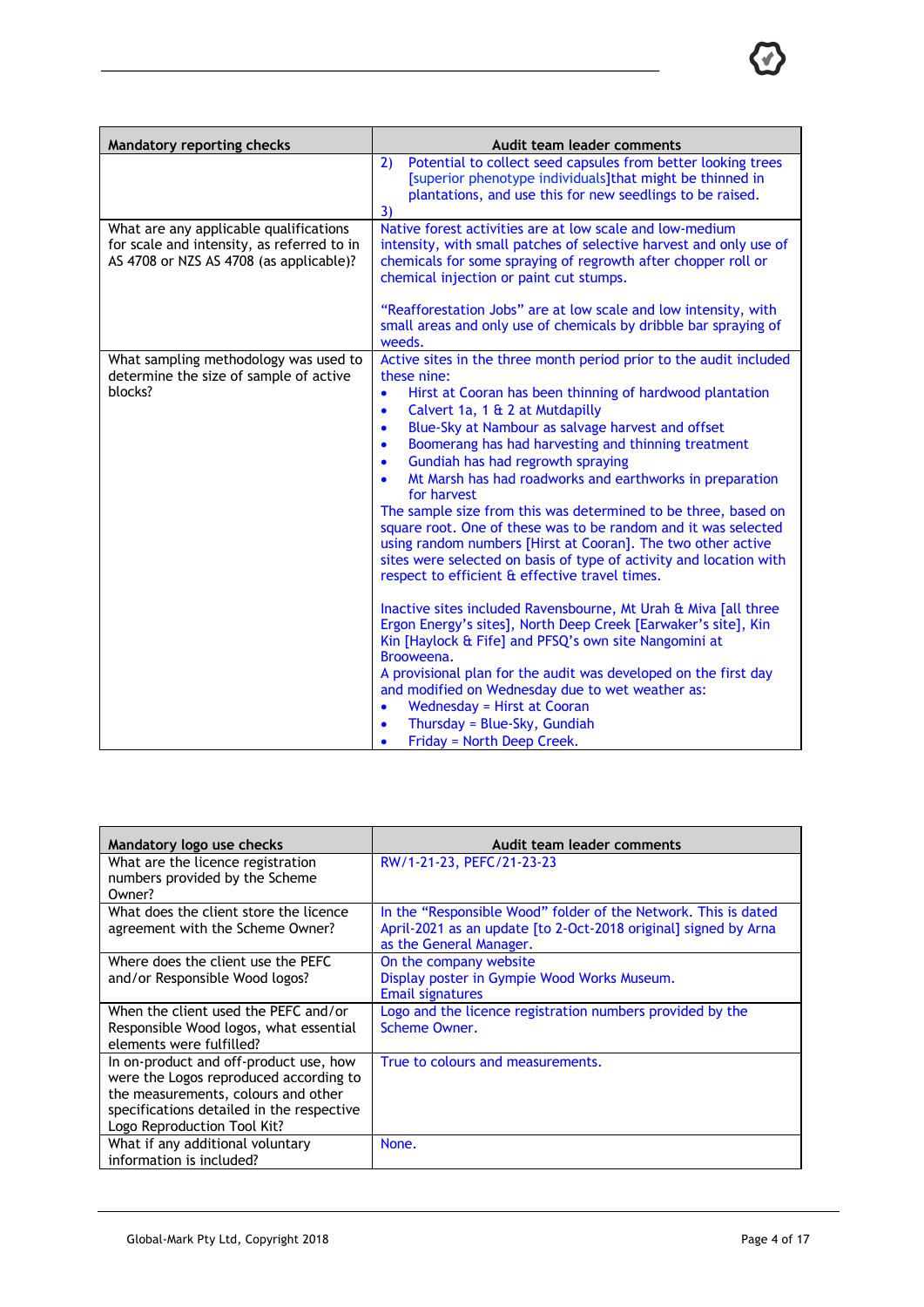## **2 Review teams findings (major, minor non-conformities or observations)**

At the conclusion of this review the following presents the status of new and existing findings:

### **Number of findings:**

| <b>Finding Details</b>                 | # Major non-<br>conformities | # Minor non-<br>conformities | <b>Observations</b> | Total |
|----------------------------------------|------------------------------|------------------------------|---------------------|-------|
| Findings from previous audit at start  |                              |                              |                     |       |
| $N2$ 571                               |                              |                              |                     |       |
| Findings from above closed during this |                              |                              |                     |       |
| audit $N_2$ 571                        |                              |                              |                     |       |
| New findings opened during this audit  |                              |                              |                     |       |
| <b>IN</b> <sup>o</sup> 58-621          |                              |                              |                     |       |
| New findings closed during this audit  |                              |                              |                     |       |
| [N <sub>2</sub> 58, 60]                |                              |                              |                     |       |
| Findings open at the end of this audit |                              |                              |                     |       |
| [N <sub>2</sub> 59, 61, 62]            |                              |                              |                     |       |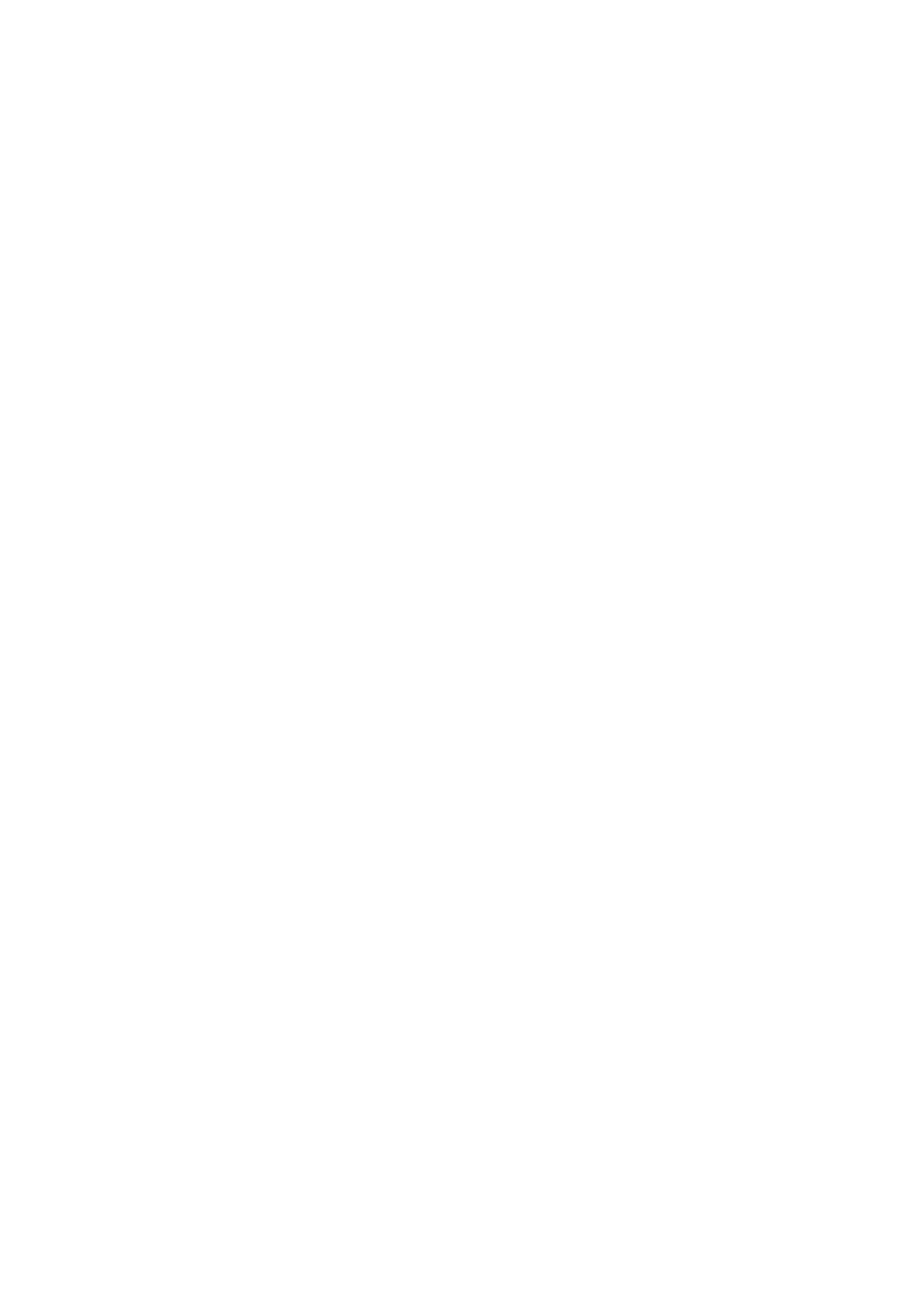

# **3 Comments in relations to compliance with the standard**

| <b>Standard</b><br>heading and<br>number                                                                                                                                                           | Review team and client manager comments with evidence sighted<br>(traceability of evidence)                                                                                                                                                                                                                                                                                                                                                                                                                                                                                                                                       | <b>Conformance level</b><br>$INC =$<br>nonconformance]                                               |
|----------------------------------------------------------------------------------------------------------------------------------------------------------------------------------------------------|-----------------------------------------------------------------------------------------------------------------------------------------------------------------------------------------------------------------------------------------------------------------------------------------------------------------------------------------------------------------------------------------------------------------------------------------------------------------------------------------------------------------------------------------------------------------------------------------------------------------------------------|------------------------------------------------------------------------------------------------------|
| <b>General Requirements:</b>                                                                                                                                                                       |                                                                                                                                                                                                                                                                                                                                                                                                                                                                                                                                                                                                                                   |                                                                                                      |
| 0.1 - Defined<br>Forest Area                                                                                                                                                                       | PFSQ has a spreadsheet [DFA 2021] with details of all its blocks.<br>Each row has an entry for each block. Rows are sorted into<br>"Reafforestation Jobs" and "Native Forest Management Jobs". There<br>are 16 blocks. Only one is owned by PFSQ, Nangomini (at<br>Brooweena). Total area = 6,326.3 hectares.<br>"Reafforestation Jobs" = 319.25 hectares and 10 blocks. Of this<br>$\bullet$<br>84.2 hectares are hardwood plantations in four blocks, and<br>235.05 hectares are restoration plantings in six blocks<br>"Native Forest Management Jobs" = 6,007.04 hectares and six<br>٠<br>blocks.                             | $\boxtimes$ Conforms;<br>Observation;<br>Minor NC;<br>Major NC;<br>Not assessed or<br>not applicable |
|                                                                                                                                                                                                    | The spreadsheet has details of region [council], type & tenure of<br>agreement with owner, when added to DFA, legal owner, Lot on<br>Plan, physical address, map sheet, type of forest, area, associated<br>cultural heritage body, carbon estimates [historic, current, future]<br>and link to system documents. These records are sufficient to<br>monitor and document any changes to the defined forest area.<br>Whole areas come into the DFA and to date are not subjected to any<br>slight changes in area associated with any GIS mapping refinements.<br>Since the last audit in 2020, we note these changes in terms of |                                                                                                      |
|                                                                                                                                                                                                    | blocks, all of which are "Reafforestation Jobs":<br>Blocks added - Hirst at Cooran, Bluesky estate at Burnside.<br>$\bullet$<br>Blocks removed - Bunce at Moy's Pocket [owner's decision],<br>$\bullet$<br>Matthews at Laurel Road [owner's decision], Queensland Urban<br>Utilities at Helidon [contract not renewed].                                                                                                                                                                                                                                                                                                           |                                                                                                      |
|                                                                                                                                                                                                    | Cooran:<br>Harvest Management Contract with owner, dated 7-Sep-2021,<br>$\bullet$<br>for Lot 2 SP230063. This does not refer to AS 4708 certification.<br>Supply agreement with Queensland Commodity Exports for the<br>products.                                                                                                                                                                                                                                                                                                                                                                                                 |                                                                                                      |
|                                                                                                                                                                                                    | There are five regional maps of the defined forest area at:<br>https://www.pfsq.org.au/responsible-wood/                                                                                                                                                                                                                                                                                                                                                                                                                                                                                                                          |                                                                                                      |
|                                                                                                                                                                                                    | These were last updated 25-Nov-2021 with new blocks added, Fife &<br>Haylock. The Executive Officer indicated that they had discussed<br>what to do with two particular blocks, Laurel Road & Moy Pocket.                                                                                                                                                                                                                                                                                                                                                                                                                         |                                                                                                      |
|                                                                                                                                                                                                    | Observation № 58: The maps of the defined forest area were not<br>entirely up to date with respect to the PFSQ spreadsheet [DFA<br>2021]. Evidence: The Gympie map still has Laurel Road on it, plus<br>Sunshine Coast map still has Laurel Road & Moy Pocket on it, yet<br>these had been removed from spreadsheet of the defined forest<br>area. Upon follow up of new evidence at this audit, Global-Mark<br>noted improvement and closed this audit observation Nº 58. A set of<br>new maps was produced with up-to-date identification of properties<br>in the defined forest area.                                          |                                                                                                      |
| 0.2 - Chain of<br>Custody                                                                                                                                                                          | This requirement was not scheduled for assessment at this audit.                                                                                                                                                                                                                                                                                                                                                                                                                                                                                                                                                                  | $\boxtimes$ Not assessed or<br>not applicable                                                        |
| Criterion 1: Systematic management<br>Forest management shall be undertaken in a systematic manner appropriate to the nature and scale of the<br>enterprise and provide for continual improvement. |                                                                                                                                                                                                                                                                                                                                                                                                                                                                                                                                                                                                                                   |                                                                                                      |
| 1.1 Forest<br>Managemen<br>t policy                                                                                                                                                                | The forest manager has defined a forest management policy that<br>includes commitments to:<br>systematic approach - "commitments" in SFM policy<br>a)<br>continual improvement - "we also commit to" in SFM policy<br>b)                                                                                                                                                                                                                                                                                                                                                                                                          | Conforms;<br>$\bowtie$<br>Observation;                                                               |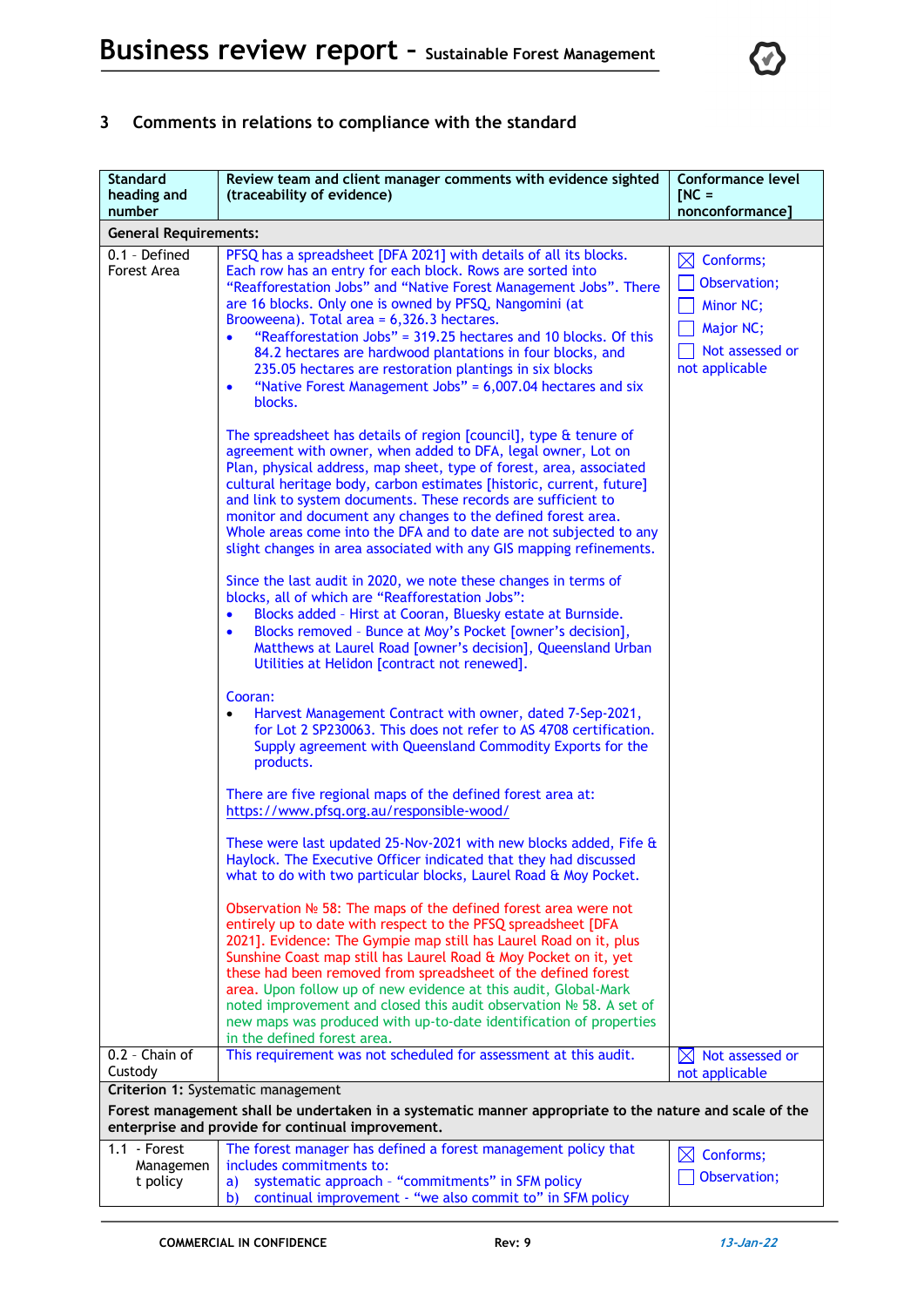

| <b>Standard</b><br>heading and<br>number                         | Review team and client manager comments with evidence sighted<br>(traceability of evidence)                                                                                                                                                                                                                                                                                                                                                                                                                                                                                                                                                                                                                                                                                                                                                                                                                                                                                                                                                                                                                                                                                                                                                                                                                                                                                                                                        | <b>Conformance level</b><br>$INC =$<br>nonconformance]                                               |
|------------------------------------------------------------------|------------------------------------------------------------------------------------------------------------------------------------------------------------------------------------------------------------------------------------------------------------------------------------------------------------------------------------------------------------------------------------------------------------------------------------------------------------------------------------------------------------------------------------------------------------------------------------------------------------------------------------------------------------------------------------------------------------------------------------------------------------------------------------------------------------------------------------------------------------------------------------------------------------------------------------------------------------------------------------------------------------------------------------------------------------------------------------------------------------------------------------------------------------------------------------------------------------------------------------------------------------------------------------------------------------------------------------------------------------------------------------------------------------------------------------|------------------------------------------------------------------------------------------------------|
|                                                                  | compliance with relevant legislation - "commitments" in SFM<br>C)<br>policy and workplace health & safety policy<br>provision of resources - "we also commit to" in SFM policy<br>$\mathbf{d}$<br>process of regular review - "we also commit to" in SFM policy<br>e)<br>proactive engagement with stakeholders "commitments" in SFM<br>f)<br>and environmental policies                                                                                                                                                                                                                                                                                                                                                                                                                                                                                                                                                                                                                                                                                                                                                                                                                                                                                                                                                                                                                                                           | Minor NC;<br>Major NC;<br>Not assessed or<br>not applicable                                          |
|                                                                  | There is a suite of approved policies: sustainable forest<br>management, workplace health & safety, environment, all dated 22-<br>Nov-2021, and greenhouse gas emissions, dated 25-Nov-2021, signed<br>David Menzies.                                                                                                                                                                                                                                                                                                                                                                                                                                                                                                                                                                                                                                                                                                                                                                                                                                                                                                                                                                                                                                                                                                                                                                                                              |                                                                                                      |
|                                                                  | This is made available access to audit reports by Global-Mark from<br>2016-2020 at:<br>https://www.pfsq.org.au/about-us/                                                                                                                                                                                                                                                                                                                                                                                                                                                                                                                                                                                                                                                                                                                                                                                                                                                                                                                                                                                                                                                                                                                                                                                                                                                                                                           |                                                                                                      |
| 1.2 - Forest<br>Management<br>plan                               | Historically, the organisation has had a separate forest management<br>plan for each property [block], due to the variable nature of<br>management purposes across sites, plus the small size of the defined<br>forest area. The forest manager does have a Capability Statement<br>2021 that covers broad forest management planning.<br>At this audit we sighted evidence of an overarching forest<br>management plan that is under development. This appears that this<br>initiative could well align to the requirement in pre-publication<br>AS/NZS 4708 of a "public summary of management may be referred<br>to as the forest management plan" [clause 7.4.4].<br>Identification of identify applicable legal requirements and other<br>requirements - Hirst at Cooran - Timber Plantation Operations Code<br>of Practice 2015 mentioned, Council Permits [property owner<br>responsible, EPBC Act and Queensland Government searches.<br>Identification of significance of aspects and impacts - the forest<br>manager knows the existence of erosion features at Miva and<br>impacts if protection from further erosion is not implemented.<br>Setting some forest management objectives with targets include<br>transition from combustion engine to electric powered chainsaws<br>and brush cutters, with a trial of these in recent months. Natasha<br>Scott is an Accountant assisting the organisation to transition | $\boxtimes$ Conforms;<br>Observation;<br>Minor NC;<br>Major NC;<br>Not assessed or<br>not applicable |
|                                                                  | software from Pheonix to Myob. This is to clearly track projects, as<br>the organisation has different clients and each needs separate<br>costings. Sighted PFSQ Organisational Objectives and Targets with<br>first objective to "increase area of sustainably managed forest".<br>Within this are six targets, such as "increase area of productive<br>forest resource".<br>Description of relevant operating conditions and controls - Hirst at<br>Cooran - Many pages related to product specifications.                                                                                                                                                                                                                                                                                                                                                                                                                                                                                                                                                                                                                                                                                                                                                                                                                                                                                                                       |                                                                                                      |
| $1.3 -$<br>Implementation<br>of the forest<br>management<br>plan | Evidence of a legal right - document link in spreadsheet "DFA 2021"<br>goes to folder for each property. Sighted Standing Offer for Services<br>Agreement from Energy Queensland, with properties specifically<br>mentioned, such as Boomerang & Gundiah. Observation № 59: The<br>agreement fully signed by both Energy Queensland and PFSQ [as<br>evidence of a legal right to manage the forest] could not be located.                                                                                                                                                                                                                                                                                                                                                                                                                                                                                                                                                                                                                                                                                                                                                                                                                                                                                                                                                                                                          | Conforms;<br>$\boxtimes$ Observation;<br>Minor NC;<br>Major NC;<br>Not assessed or                   |
|                                                                  | Operational plans" are in place - Blue Sky at Burnside - Sighted map<br>19-Apr-2021 with four annotations to map, asking the developer to<br>upgrade truck access and establish turnaround for truck, open up<br>track, repair crossing for forwarder and add rock to a wet section.                                                                                                                                                                                                                                                                                                                                                                                                                                                                                                                                                                                                                                                                                                                                                                                                                                                                                                                                                                                                                                                                                                                                               | not applicable                                                                                       |
|                                                                  | Defined roles and responsibilities - Sighted Employment Agreement<br>with Ben Champion 10-Sep-2020. Nothing specific about                                                                                                                                                                                                                                                                                                                                                                                                                                                                                                                                                                                                                                                                                                                                                                                                                                                                                                                                                                                                                                                                                                                                                                                                                                                                                                         |                                                                                                      |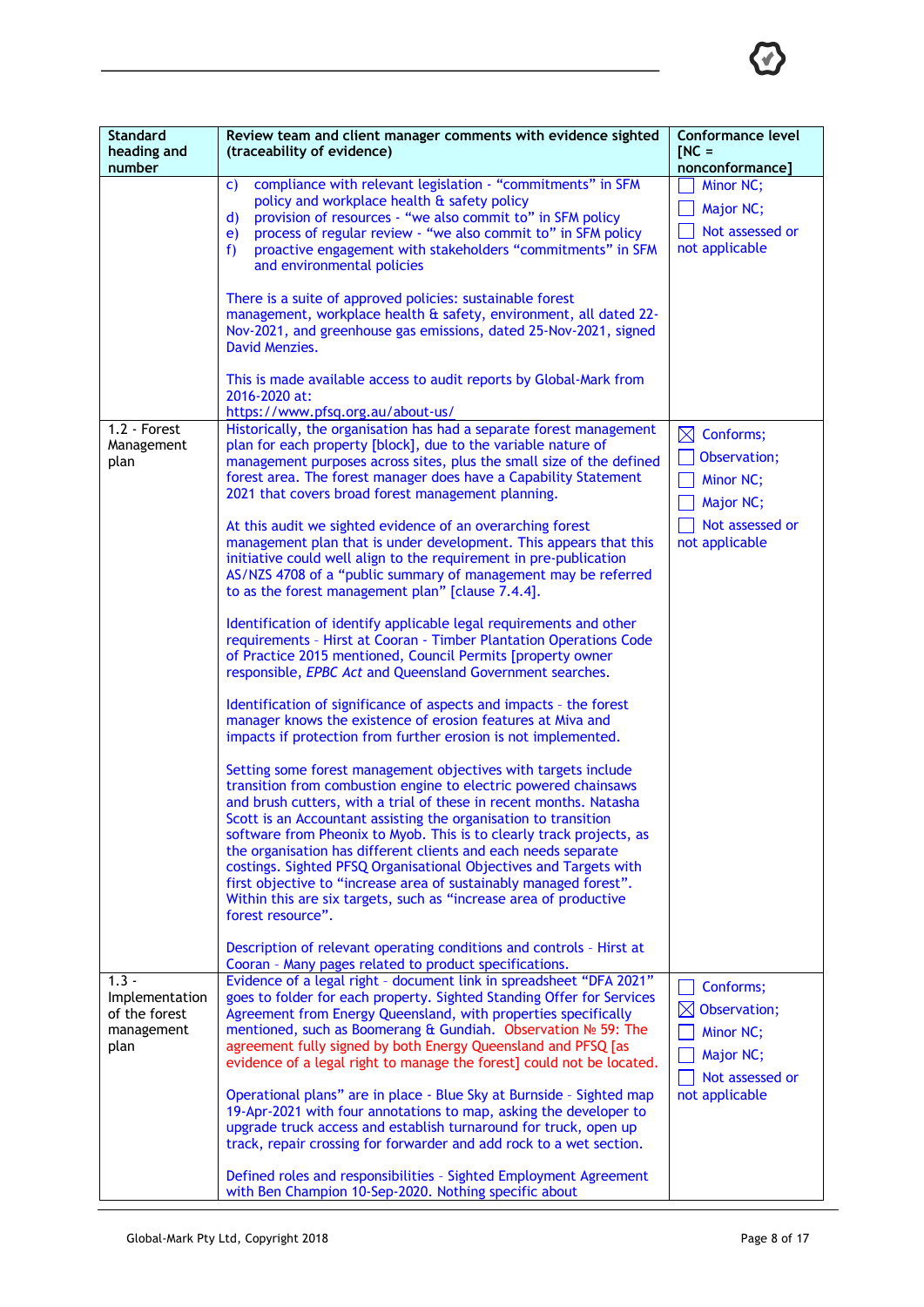

| <b>Standard</b><br>heading and<br>number      | Review team and client manager comments with evidence sighted<br>(traceability of evidence)                                                                                                                                                                                                                                                                                                                                                                                                                                                                                                                                                                                                                                                     | Conformance level<br>$INC =$<br>nonconformance]             |
|-----------------------------------------------|-------------------------------------------------------------------------------------------------------------------------------------------------------------------------------------------------------------------------------------------------------------------------------------------------------------------------------------------------------------------------------------------------------------------------------------------------------------------------------------------------------------------------------------------------------------------------------------------------------------------------------------------------------------------------------------------------------------------------------------------------|-------------------------------------------------------------|
|                                               | requirements in the Standard. Sighted this for Native Forest Field<br>Officer, Bill Schulke. It included a role of mentoring and Position<br>Description had "extension delivery for all aspects of Private Native<br>Forest".                                                                                                                                                                                                                                                                                                                                                                                                                                                                                                                  |                                                             |
|                                               | Required competencies exist in staff and contractors - There is a<br>training matrix. This was unable to be sighted due to a problem with<br>computer resources during the audit.                                                                                                                                                                                                                                                                                                                                                                                                                                                                                                                                                               |                                                             |
|                                               | Forest operations maintain and enhance the health and vitality of<br>forests - see "Field sites visited".                                                                                                                                                                                                                                                                                                                                                                                                                                                                                                                                                                                                                                       |                                                             |
|                                               | There are procedures for communication, document management<br>and record keeping - Document Control Register.                                                                                                                                                                                                                                                                                                                                                                                                                                                                                                                                                                                                                                  |                                                             |
|                                               | Contingency or emergency plans - there are details of emergency<br>contacts for each employee. There are issues with remoteness of<br>work activities and need for remote area first aid. Arna Love is<br>working on enhancing the procedures for this.                                                                                                                                                                                                                                                                                                                                                                                                                                                                                         |                                                             |
|                                               | Field sites visited:<br>Hirst at Cooran - Sighted Operational Harvest Plan dated 2-Nov-<br>2021 and returned signed by contractor on 1-Dec-2021.                                                                                                                                                                                                                                                                                                                                                                                                                                                                                                                                                                                                |                                                             |
|                                               | Observation Nº 60: One forest operation had not put in drainage at<br>site when suspended activities. Evidence: Hirst at Cooran, water was<br>running down the forwarder extraction track. Upon follow up of new<br>evidence at this audit, Global-Mark noted improvement and closed<br>this audit observation Nº 60. A photo of drainage feature installed 3-<br>Dec-2021 was sighted.                                                                                                                                                                                                                                                                                                                                                         |                                                             |
| 1.4 - Monitoring<br>and corrective<br>actions | The forest manager does monitor and evaluate activities and their<br>outcomes:                                                                                                                                                                                                                                                                                                                                                                                                                                                                                                                                                                                                                                                                  | $\boxtimes$ Conforms;<br>Observation;                       |
|                                               | The forest manager does implement measures to correct identified<br>deficiencies and to prevent repeat occurrences:<br>Non-conformance and Improvement Request form, version2.<br>Procedure for use of Non-conformance and Improvement<br>Request form. It is to be used for actual or potential matters.<br>This information is recorded in the Review Log - sighted.<br>$\bullet$<br>Future development might include electronic form - Office 365.                                                                                                                                                                                                                                                                                           | Minor NC;<br>Major NC;<br>Not assessed or<br>not applicable |
|                                               | Procedures are in place for routine monitoring and evaluation of the<br>performance outcomes - weekly Wednesday meetings. Sighted email<br>14-Nov-2021 with Current Meeting Tracking follow-up on missing<br>financial transactions. There are plans for monitoring and audit<br>after operations to validate tasks carried out correctly - this will be<br>SPI's = Sound Practice Indicators. An internal audit of the<br>management system is essentially documented in the forest<br>manager's preparation for its Management Review 2021. It refers to<br>internal audit conducted by Arna Love. Sighted records related to<br>internal native forest audit at Gundiah by Cliff and David, with only<br>one minor issue of non-conformance. |                                                             |
|                                               | The forest manager has these periodic auditing mechanisms -<br>Periodic Health Check of systems, internal audit conducted by Arna<br>Love.                                                                                                                                                                                                                                                                                                                                                                                                                                                                                                                                                                                                      |                                                             |
| 1.5 - Review                                  | The forest manager has been preparing for its Management Review<br>2021. Review agenda items are listed with comments. Some of these                                                                                                                                                                                                                                                                                                                                                                                                                                                                                                                                                                                                            | $\boxtimes$<br>Conforms;                                    |
|                                               | identify suitability, adequacy, revision necessary or work in<br>progress. Sighted Strategic meeting Agenda 26-Nov-2021 that<br>focused on capabilities and opportunities of organisation, its people,                                                                                                                                                                                                                                                                                                                                                                                                                                                                                                                                          | Observation;<br>Minor NC;                                   |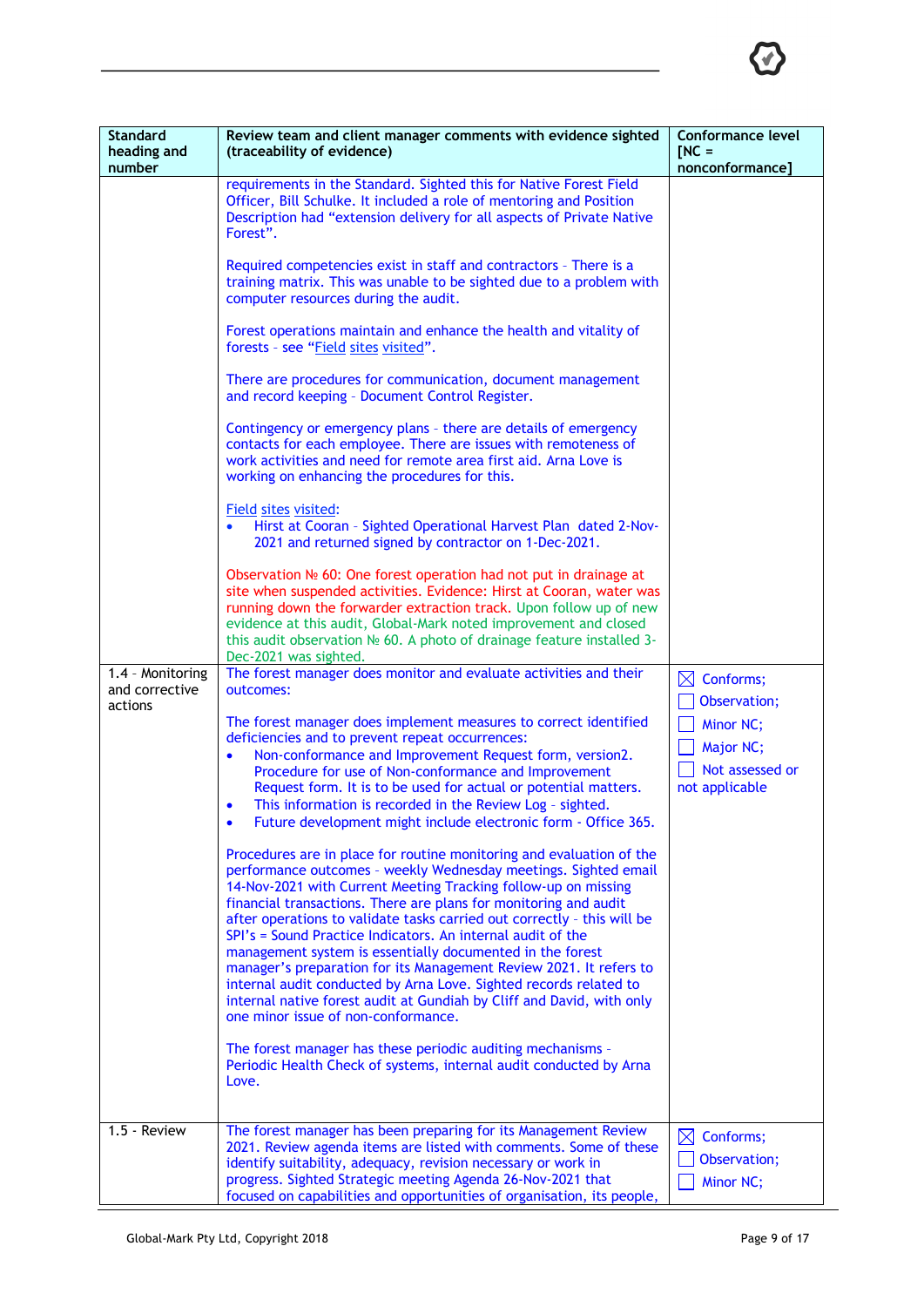

| <b>Standard</b><br>heading and<br>number | Review team and client manager comments with evidence sighted<br>(traceability of evidence)                                                                                                                                                                                                                                                   | Conformance level<br>$INC =$<br>nonconformance]             |
|------------------------------------------|-----------------------------------------------------------------------------------------------------------------------------------------------------------------------------------------------------------------------------------------------------------------------------------------------------------------------------------------------|-------------------------------------------------------------|
|                                          | the market, industry, and technology. It was attended by three of<br>the four members of the Board, three key employees and a                                                                                                                                                                                                                 | Major NC;<br>Not assessed or                                |
|                                          | facilitator.                                                                                                                                                                                                                                                                                                                                  | not applicable                                              |
| 1.6 - Research                           | This requirement was not scheduled for assessment at this audit.                                                                                                                                                                                                                                                                              | $\boxtimes$ Not assessed or<br>not applicable               |
| <b>Criterion 2: Stakeholders</b>         |                                                                                                                                                                                                                                                                                                                                               |                                                             |
|                                          | Forest management shall demonstrate proactive stakeholder engagement                                                                                                                                                                                                                                                                          |                                                             |
| $2.1 -$ Identify<br>stakeholders         | The forest manager has been updating its Stakeholder Database. It<br>now records those who are "current", "Closed", "Upcoming" or<br>"On-boarding". They are stratified/identified by category such as<br>Indigenous, Board. There are separate sheets for "interested",                                                                      | $\boxtimes$<br>Conforms;<br>Observation;                    |
|                                          | "affected" and "neighbours".                                                                                                                                                                                                                                                                                                                  | Minor NC;<br>Major NC;                                      |
|                                          |                                                                                                                                                                                                                                                                                                                                               | Not assessed or                                             |
| $2.2 -$                                  | The forest manager has been updating its Stakeholder Engagement                                                                                                                                                                                                                                                                               | not applicable                                              |
| Stakeholder                              | Plan to Version 4. In. preparation for transition to new version of the                                                                                                                                                                                                                                                                       | $\boxtimes$ Conforms;<br>Observation;                       |
| engagement<br>plan                       | Standard, the organisation indicated that it wanted to simplify<br>stakeholder processes and associated documentation.                                                                                                                                                                                                                        | Minor NC;                                                   |
|                                          |                                                                                                                                                                                                                                                                                                                                               | Major NC;                                                   |
|                                          |                                                                                                                                                                                                                                                                                                                                               | Not assessed or<br>not applicable                           |
| $2.3 -$                                  | The General Manager has engaged with neighbours [Owen                                                                                                                                                                                                                                                                                         | $\boxtimes$<br>Conforms;                                    |
| Stakeholder<br>participation             | Thompson], local Councils, Energy Queensland, the regulator DAFF.<br>Sighted emails from Davina Strangeway of Energy Queensland                                                                                                                                                                                                               | Observation;                                                |
|                                          | [contract], Marjorie Waddington [finances], Saunders & Havill                                                                                                                                                                                                                                                                                 | Minor NC;                                                   |
|                                          | ecological consultants [offset plantation at Ravensbourne], Sam Van<br>Holsbeek University of Southern Queensland [field trip].                                                                                                                                                                                                               | Major NC;                                                   |
|                                          | Field sites visited:                                                                                                                                                                                                                                                                                                                          | Not assessed or<br>not applicable                           |
|                                          | Earwaker - The third stop was at the entrance and the owner<br>$\bullet$<br>had marked three trees to retain from thinning, these being<br>named Jack, Ally and Harry, in relation to grandchildren. The<br>forest manager has paid specific attention to protecting these<br>and discussing with the owner the health of the selected trees. |                                                             |
| 2.4<br>Stakeholders                      | Notification of neighbours takes place.<br>A map dated 22-Jun-2021 for proposed hazard reduction burn on<br>$\bullet$                                                                                                                                                                                                                         | $\boxtimes$<br>Conforms;                                    |
| affected by                              | Benny's block at Mount Urah [Lot 180 LX957]. Permit to light                                                                                                                                                                                                                                                                                  | Observation;                                                |
| forest<br>operations                     | issued for month of July. Notification to neighbours 22-Jun-2021<br>and list of five neighbouring blocks.                                                                                                                                                                                                                                     | Minor NC;                                                   |
|                                          |                                                                                                                                                                                                                                                                                                                                               | Major NC;                                                   |
|                                          | Field sites visited:<br>Hirst at Cooran - Sighted Noosa Trail Nº 5 at edge with sign<br>explaining the harvest operation.                                                                                                                                                                                                                     | Not assessed or<br>not applicable                           |
| 2.5 - Records                            | The forest manager has been Maintained records in its Stakeholder<br>Database of details of "neighbours", which are listed by the<br>property they are neighbour to.                                                                                                                                                                          | Conforms;<br>Observation;<br>$\boxtimes$                    |
|                                          | Sighted record 19-Nov-2020 in Review Log of employee complaint<br>concerning way spoken to by PFSQ supervisor. This was investigated<br>and closed, with conclusion that the supervisor's apology was not<br>accepted, and the employee was not telling the full true story.                                                                  | Minor NC;<br>Major NC;<br>Not assessed or<br>not applicable |
|                                          | Observation $N2$ 61: The records of some notification to neighbours<br>could not be found. Evidence: The four letters 22-Jun-2021 about a<br>proposed hazard reduction burn on Benny's block at Mount Urah,<br>were probably posted using existing stamps and no electronic record<br>was kept.                                               |                                                             |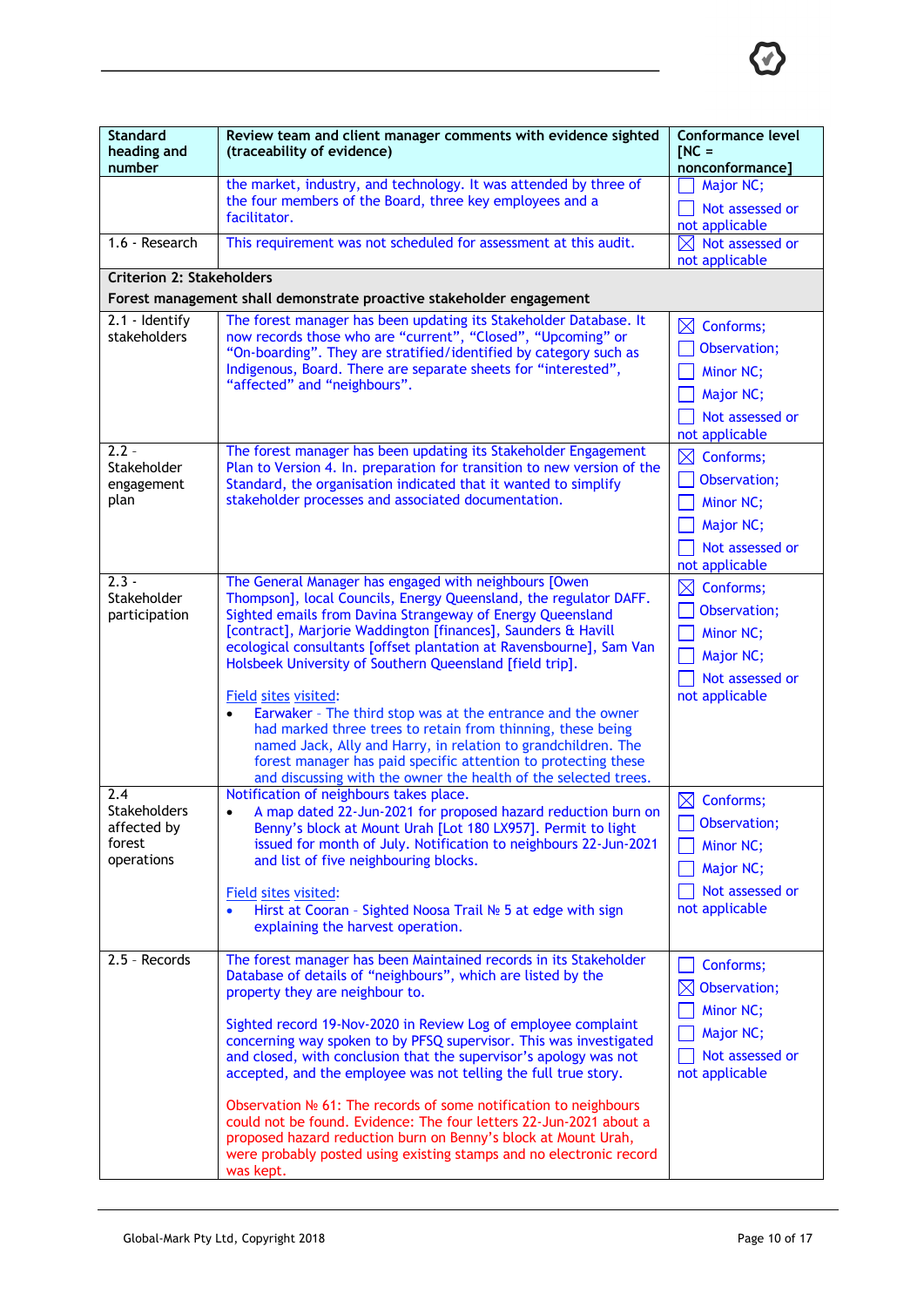

| <b>Standard</b><br>heading and<br>number                                                                                   | Review team and client manager comments with evidence sighted<br>(traceability of evidence)                                                                                                                                                                                                                                                                                                                                                                                                                                                                                                                                                                                                                                                                                                                                                                       | Conformance level<br>$INC =$<br>nonconformance]                                                                                                                                                                                             |
|----------------------------------------------------------------------------------------------------------------------------|-------------------------------------------------------------------------------------------------------------------------------------------------------------------------------------------------------------------------------------------------------------------------------------------------------------------------------------------------------------------------------------------------------------------------------------------------------------------------------------------------------------------------------------------------------------------------------------------------------------------------------------------------------------------------------------------------------------------------------------------------------------------------------------------------------------------------------------------------------------------|---------------------------------------------------------------------------------------------------------------------------------------------------------------------------------------------------------------------------------------------|
| 2.6 Public<br>disclosures                                                                                                  | The forest manager has made available access to audit reports by<br>Global-Mark from 2016-2020 at:<br>https://www.pfsq.org.au/responsible-wood/                                                                                                                                                                                                                                                                                                                                                                                                                                                                                                                                                                                                                                                                                                                   | $\boxtimes$ Conforms;<br>Observation;<br><b>Minor NC:</b><br>Major NC;<br>Not assessed or<br>not applicable                                                                                                                                 |
| <b>Criterion 3: Biodiversity</b>                                                                                           | Forest management shall maintain or enhance biodiversity.                                                                                                                                                                                                                                                                                                                                                                                                                                                                                                                                                                                                                                                                                                                                                                                                         |                                                                                                                                                                                                                                             |
| 3.1 - Identify<br>diversity<br>priorities<br>3.2 - Maintain<br>or enhance<br>biodiversity<br>3.3 - Identify<br>significant | Cooran:<br>Assessment report of four pages drafted. Nothing identified in<br>$\bullet$<br>this for biodiversity.<br>QCE provided PFSQ with Due Diligence Searches, including EPBC<br>$\bullet$<br>Act Protected Matters Report. Withing 4 km radius there were<br>49 threatened species, 15 migratory species and one threatened<br>ecological community. Example, koala known in the area -<br>sighted potential habitat map and core habitat areas map.<br><b>Blue Sky Estate:</b><br>Rehabilitation Plan for Subdivisions [Qld] Pty Ltd at 198 Windsor<br>$\bullet$<br>Road, Nambour, for Lot 2 RP134376. Objective included<br>"potential to achieve Queensland herbarium's criteria for<br>'Remnant Status' with a diversity and density of Indigenous<br>species.<br>Cooran:<br>As identified in EPBC Act Protected Matters Report, there were<br>$\bullet$ | $\boxtimes$ Conforms;<br>Observation;<br>Minor NC;<br>Major NC;<br>Not assessed or<br>not applicable<br>$\boxtimes$<br>Conforms;<br>Observation;<br>Minor NC;<br>Major NC;<br>Not assessed or<br>not applicable<br>$\boxtimes$<br>Conforms; |
| biodiversity<br>values                                                                                                     | 49 threatened species, 15 migratory species and one threatened<br>ecological community. They identified that for this the most<br>likely of these Significant Biodiversity Values would be koala.<br>Field sites visited:<br>Hirst at Cooran - Sighted footprints of native marsupials.<br>$\bullet$                                                                                                                                                                                                                                                                                                                                                                                                                                                                                                                                                              | Observation;<br>Minor NC;<br>Major NC;<br>Not assessed or<br>not applicable                                                                                                                                                                 |
| 3.4 - Maintain<br>or enhance<br>significant<br>biodiversity<br>values                                                      | Cooran:<br>Operational practices included koala monitoring in the area -<br>$\bullet$<br>sighted GPS tracker lines for 9-Nov-2021 to 18-Nov-2021 on<br>map. No koalas were sighted. A buffer of 50 metres was to be<br>applied if any were found - sighted this page 7 of operational<br>plan.<br>Field sites visited:<br>Blue Sky Estate - Sighted epiphytes tied to retained trees.<br>Habitat boxes are yet to be installed. Ben Champion, the<br>Supervisor, pointed out a Golden Whistler bird, seedlings of<br>native plumb pine in a gully.                                                                                                                                                                                                                                                                                                                | $\bowtie$<br>Conforms;<br>Observation;<br>Minor NC;<br>Major NC;<br>Not assessed or<br>not applicable                                                                                                                                       |
| 3.5 - Monitor<br>biodiversity                                                                                              | System:<br>The forest manager has plans for a revision to its Native Forest<br>$\bullet$<br>Internal Audit Checklist [13-Jul-2021] with focus on more<br>frequent audits for specific operations and their increased<br>knowledge on biodiversity priorities.<br>Cooran:<br>The forest manager has under development a system for<br>$\bullet$<br>searching and thus monitoring biodiversity priorities. Sighted<br>Fauna Rehabilitation Data Collection Form where any identified<br>species can be recorded whose habit has been impacted by<br>operations. Then this is to be placed in their Wildlife Data<br>Record. This is just for native and not feral species.<br>Eagle Rock, Ravensbourne:                                                                                                                                                             | $\boxtimes$ Conforms;<br>Observation;<br>Minor NC;<br>Major NC;<br>Not assessed or<br>not applicable                                                                                                                                        |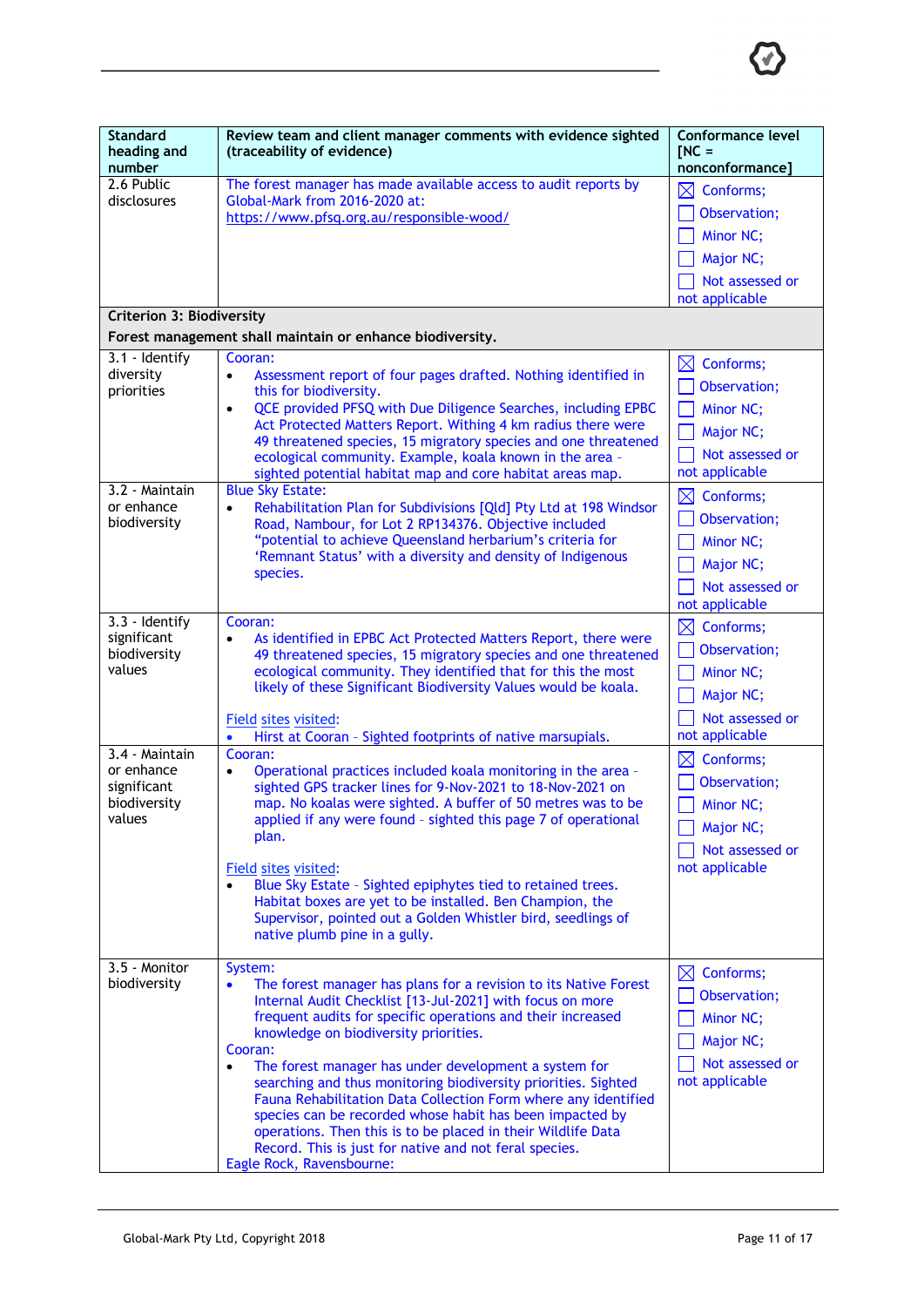

| <b>Standard</b><br>heading and<br>number | Review team and client manager comments with evidence sighted<br>(traceability of evidence)                                                                                                                                                                                                                                                                                                                                                                                                                                                                                                                                                                                                                                                                                                                                                                                                                                                                                                                                                                                                                                                                                                                                                                                                                                                                                                                                                                                                                                                                                              | <b>Conformance level</b><br>$INC =$<br>nonconformance]                                               |
|------------------------------------------|------------------------------------------------------------------------------------------------------------------------------------------------------------------------------------------------------------------------------------------------------------------------------------------------------------------------------------------------------------------------------------------------------------------------------------------------------------------------------------------------------------------------------------------------------------------------------------------------------------------------------------------------------------------------------------------------------------------------------------------------------------------------------------------------------------------------------------------------------------------------------------------------------------------------------------------------------------------------------------------------------------------------------------------------------------------------------------------------------------------------------------------------------------------------------------------------------------------------------------------------------------------------------------------------------------------------------------------------------------------------------------------------------------------------------------------------------------------------------------------------------------------------------------------------------------------------------------------|------------------------------------------------------------------------------------------------------|
|                                          | Sighted 2010 data from University of Queensland Gatton for live<br>$\bullet$<br>trapping that identified a small marsupial carnivore Planigale<br>maculata.<br>Field sites visited:<br>Blue Sky Estate - This is a project of several years, at the end of<br>which the revegetated areas are to be handed back to Sunshine<br>Coast Council, who then have responsibility for biodiversity<br>monitoring.                                                                                                                                                                                                                                                                                                                                                                                                                                                                                                                                                                                                                                                                                                                                                                                                                                                                                                                                                                                                                                                                                                                                                                               |                                                                                                      |
| 3.6 - Reviews of<br>biodiversity         | System:<br>The forest manager has a Capability Statement 2021 and under<br>$\bullet$<br>development an overarching forest management plan. In this,<br>they will have the opportunity to reassess biodiversity priorities.<br><b>Field sites visited:</b><br>Blue Sky Estate - Discussed the patchwork nature of planting<br>with by Ben Champion, the Supervisor, who demonstrated a<br>broad knowledge of local species and their importance in<br>biodiversity.                                                                                                                                                                                                                                                                                                                                                                                                                                                                                                                                                                                                                                                                                                                                                                                                                                                                                                                                                                                                                                                                                                                       | $\boxtimes$ Conforms;<br>Observation;<br>Minor NC;<br>Major NC;<br>Not assessed or<br>not applicable |
| $3.7 -$<br>Regeneration                  | To date the forest manager had had little opportunity to regenerate<br>native vegetation areas. Some recent examples of doing so with<br>species and provenances native to the area, or from an equivalent<br>locality included:<br>Boomerang -Report for 'Works completed May 2021'indicated<br>600 Spotted Gum planted in 2.5 hectares of south paddock as<br>there was little natural regeneration. Spotted Gum exists there,<br>so this maintains species mixes. The seedlings were not local<br>gene pools but were improved for fungal resistance. 'Works<br>completed May 2021'indicated enrichment planting budgeted<br>for.<br>Mount Marsh - Early stages of a plan, that as far as reasonably<br>$\bullet$<br>practicable, after harvest they will use a technique of<br>enrichment planting. This will use seedlings from nearby<br>nursery.<br>Field sites visited:<br>Blue Sky Estate - Sighted evidence of abundance of seeds of<br>native Quandong trees.<br>Mount Urah at Gundiah Hub -Second stop was the area planted<br>$\bullet$<br>as a project in 20 Million Trees. Three main species used were<br>all natural to the vicinity - Forest red Gum, Grey Ironbark,<br>Spotted Gum.<br>Earwaker - The third stop was an area of native species, local to<br>٠<br>the vicinity. The auditor identified flower and/or seed crops in<br>some trees, even though it was an area on poorer soils, with<br>some defoliation of crowns, but assessed as acceptable. The<br>forest manager could consider possible collection of seed from<br>superior phenotype individuals. | $\boxtimes$ Conforms;<br>Observation;<br>Minor NC;<br>Major NC;<br>Not assessed or<br>not applicable |
| 3.8 - Introduced<br>genetics             | Cooran:<br>Assessment report of four pages notes the species of Gympie<br>Messmate. This species does occur in this locality.                                                                                                                                                                                                                                                                                                                                                                                                                                                                                                                                                                                                                                                                                                                                                                                                                                                                                                                                                                                                                                                                                                                                                                                                                                                                                                                                                                                                                                                            | $\boxtimes$ Conforms;<br>Observation;<br>Minor NC;<br>Major NC;<br>Not assessed or<br>not applicable |
| 3.9 - Native<br>vegetation<br>conversion | <b>Blue Sky Estate:</b><br>Rehabilitation Plan included removal of large woody weeds,<br>including native species, Corymbia torelliana. Others were                                                                                                                                                                                                                                                                                                                                                                                                                                                                                                                                                                                                                                                                                                                                                                                                                                                                                                                                                                                                                                                                                                                                                                                                                                                                                                                                                                                                                                      | $\boxtimes$ Conforms;<br>Observation;<br>Minor NC;                                                   |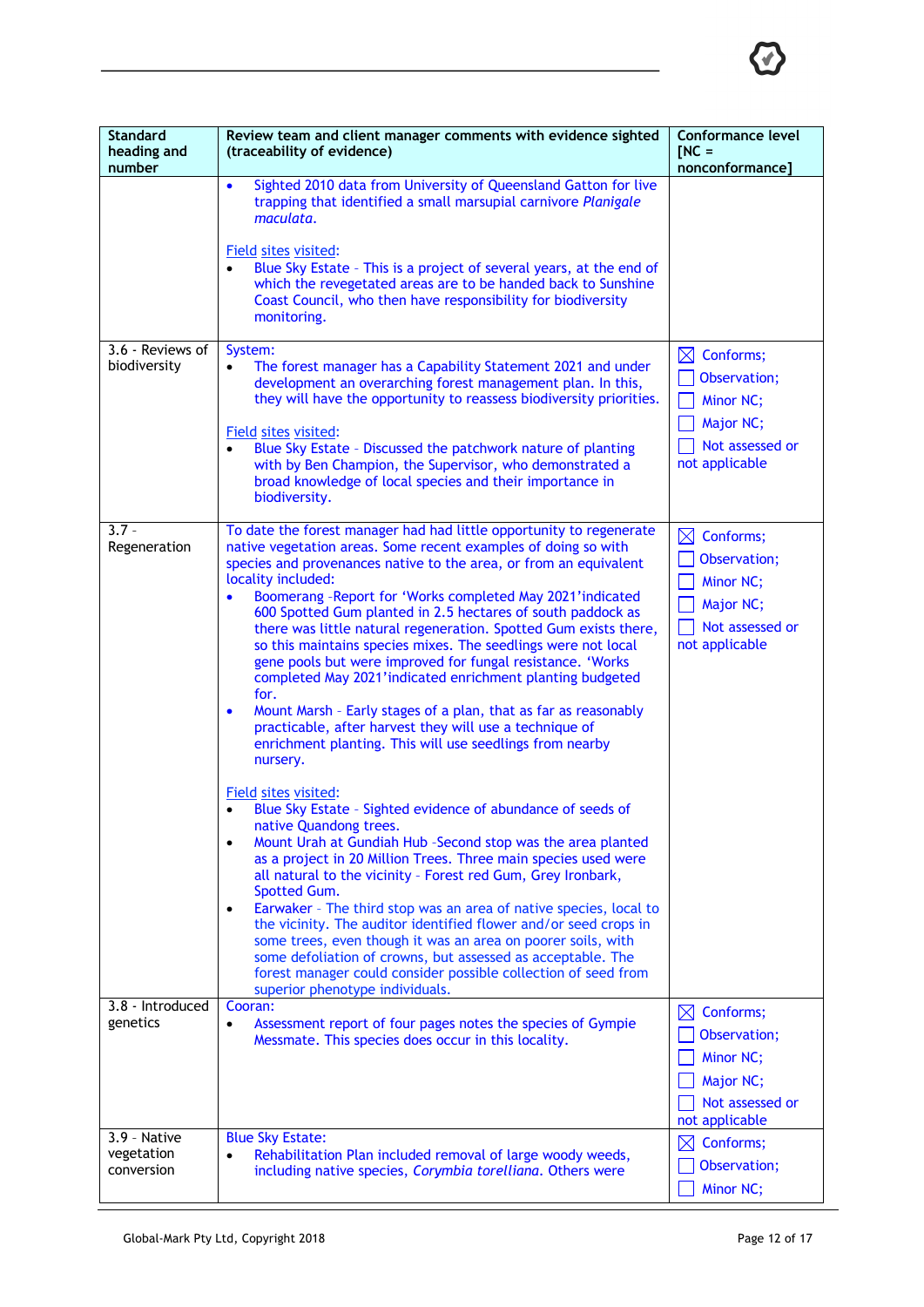

| <b>Standard</b><br>heading and<br>number | Review team and client manager comments with evidence sighted<br>(traceability of evidence)                                                                                                                                                                                                                                                                                                                                                                                                                                                                                                                                                                                                                                                                          | Conformance level<br>$INC =$<br>nonconformance]                                                                               |
|------------------------------------------|----------------------------------------------------------------------------------------------------------------------------------------------------------------------------------------------------------------------------------------------------------------------------------------------------------------------------------------------------------------------------------------------------------------------------------------------------------------------------------------------------------------------------------------------------------------------------------------------------------------------------------------------------------------------------------------------------------------------------------------------------------------------|-------------------------------------------------------------------------------------------------------------------------------|
|                                          | Cinnamomum camphora [Camphor laurel] and Celtis sinesis<br>[Chinese Elm].                                                                                                                                                                                                                                                                                                                                                                                                                                                                                                                                                                                                                                                                                            | Major NC;<br>Not assessed or<br>not applicable                                                                                |
|                                          | <b>Criterion 4: Forest Productive Capacity</b>                                                                                                                                                                                                                                                                                                                                                                                                                                                                                                                                                                                                                                                                                                                       |                                                                                                                               |
|                                          | Forest management shall maintain the productive capacity of forests and land.                                                                                                                                                                                                                                                                                                                                                                                                                                                                                                                                                                                                                                                                                        |                                                                                                                               |
| 4.1 - Identify<br>productive<br>capacity | Cooran:<br>Assessment report of four pages identified the value of standing<br>$\bullet$<br>trees for thinning and retained crop for future harvest.                                                                                                                                                                                                                                                                                                                                                                                                                                                                                                                                                                                                                 | $\boxtimes$<br>Conforms;<br>Observation;<br>Minor NC;<br>Major NC;<br>Not assessed or<br>not applicable                       |
| 4.2 - Identify<br>harvest rates          | Identification of harvesting rates for forest products commensurate<br>with the long term productive capacity of the forest is done on a<br>block by block basis.<br>Mount Marsh - Forest Operations Plan includes section 2.3 on<br>$\bullet$<br>forest types [determined by inventory], section 2.4 on harvest<br>history, section 3 on silvicultural operations & species to be<br>harvested.<br>Mount Marsh - AFS Plan Dec-2018 with resource summary page<br>$\bullet$<br>that shows that from inventory theoretically about 36.2m <sup>3</sup> could<br>be harvested per hectare. Pre-harvest stand table for unit 1 of 6<br>showed no stems <10cm diameter.                                                                                                   | Conforms;<br>$\bowtie$<br>Observation;<br>Minor NC;<br>Major NC;<br>Not assessed or<br>not applicable                         |
| $4.3$ - Plan and<br>monitor use          | The forest manager has access to or gathers its own information to<br>monitor forest condition, growth, and harvest rates<br>Bio-condition plot at Mount Marsh - no documented evidence<br>$\bullet$<br>could be located to sight.<br>Doughboy, Gundiah & Ravensbourne - Permanent growth plots,<br>$\bullet$<br>with example sighted for Ravensbourne. Map showed control<br>and two treated plots nearby, plus four other treated.                                                                                                                                                                                                                                                                                                                                 | $\boxtimes$ Conforms;<br>Observation;<br>Minor NC;<br>Major NC;<br>Not assessed or<br>not applicable                          |
| $4.4 -$<br>Infrastructure                | The forest manager does this to plan, establish and maintain<br>adequate infrastructure such as roads and bridges to ensure efficient<br>delivery of forest products while minimizing negative impacts on the<br>environment.<br>Blue Sky at Burnside - Sighted map 19-Apr-2021 with four<br>annotations to map, asking the developer to upgrade truck<br>access and establish turnaround for truck.<br>Boomerang - Report for 'Works completed November<br>$\bullet$<br>2021'indicated road infrastructure would need attention.<br>Field sites visited:<br>Hirst at Cooran - No works on roads needed.                                                                                                                                                             | $\boxtimes$<br>Conforms;<br>Observation;<br>Minor NC;<br>$\boxed{\phantom{1}}$ Major NC;<br>Not assessed or<br>not applicable |
| $4.5 -$<br>Silviculture                  | Demonstration that silvicultural systems are appropriate:<br>Ravensbourne - Eagle Rock growth plot details of thinned to<br>$\bullet$<br>100-250 sph compared with control. Results for 2017 sighted,<br>with control plot annual diameter increment of 0.17 compared<br>with 0.71-0.93 for nearby plots.<br><b>Field sites visited:</b><br>Hirst at Cooran - Thinning to retain a crop for further thinning is<br>appropriate. Owner desires to retain some trees after next<br>thinning as a future permanent planting for conservation.<br>Mt Urah - The 40x40m plots are a research effort to quantify<br>$\bullet$<br>appropriate silviculture. Sighted treatments of brush cut with<br>chemical Tordon applied, chopper roll with later spray, and<br>control. | $\boxtimes$ Conforms;<br>Observation;<br>Minor NC;<br>Major NC;<br>Not assessed or<br>not applicable                          |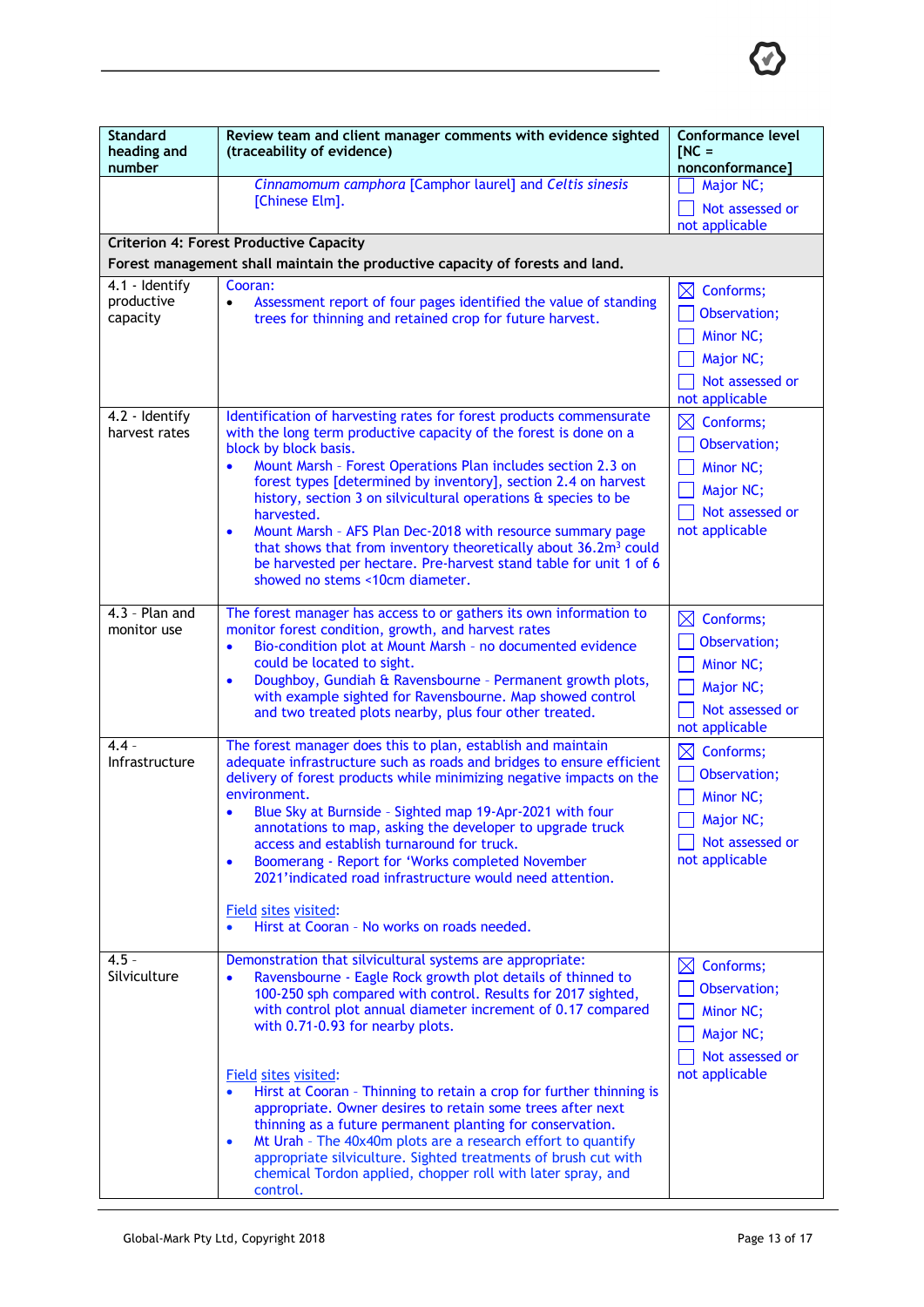

| <b>Standard</b><br>heading and<br>number   | Review team and client manager comments with evidence sighted<br>(traceability of evidence)                                                                                                                                                                                                                                                                                                                                                                                                                                                                                                                                                                                                                                                                                                                                                                                                                                                                                                                                                                                                                                                                                                                                                                                                                                                                                                                                                                                                                                                                      | <b>Conformance level</b><br>$INC =$<br>nonconformance]                                               |
|--------------------------------------------|------------------------------------------------------------------------------------------------------------------------------------------------------------------------------------------------------------------------------------------------------------------------------------------------------------------------------------------------------------------------------------------------------------------------------------------------------------------------------------------------------------------------------------------------------------------------------------------------------------------------------------------------------------------------------------------------------------------------------------------------------------------------------------------------------------------------------------------------------------------------------------------------------------------------------------------------------------------------------------------------------------------------------------------------------------------------------------------------------------------------------------------------------------------------------------------------------------------------------------------------------------------------------------------------------------------------------------------------------------------------------------------------------------------------------------------------------------------------------------------------------------------------------------------------------------------|------------------------------------------------------------------------------------------------------|
|                                            | Earwaker - The first commercial thinning was due to commence<br>$\bullet$<br>soon, after some previous early pre-commercial thinning<br>activities. The small royalty of $\leq$ 5 tonne <sup>-1</sup> was acceptable to<br>the owners.                                                                                                                                                                                                                                                                                                                                                                                                                                                                                                                                                                                                                                                                                                                                                                                                                                                                                                                                                                                                                                                                                                                                                                                                                                                                                                                           |                                                                                                      |
| $4.6 -$<br>Establishment                   | Ensuring that establishment of plantations is timely and effective<br>encompasses:<br>Rehabilitation Plan for Blue Sky Estate indicates # plants<br>$\bullet$<br>needed.<br>Spreadsheet of 'Quote Restoration works April 2021' - item for<br>$\bullet$<br>planting indicated resources and planting methods. An item for<br>re-planting is based on up to 10% required. Also, an item for<br>monitoring is in place.<br>There were no recent examples, as no planting in 2020.<br>٠<br>Field sites visited:<br>Blue Sky Estate - Interviewed five workers, Kyle [two by this<br>$\bullet$<br>name], Josh, Lachlan, Jill. They explained the procedure for<br>planting that involved preparing hole for seedling then planting<br>after Supervisor Ben placed out the seedlings. Fertiliser was<br>applied in tablet form about a hand span uphill away from each<br>seedling and a thumb depth into the ground. Seedlings are<br>soaked in Seasol formulation before planting.<br>Mount Urah at Gundiah Hub -Second stop was the area planted<br>$\bullet$<br>as a project in 20 Million Trees. Survival was assessed at 96% in                                                                                                                                                                                                                                                                                                                                                                                                                                 | $\boxtimes$ Conforms;<br>Observation;<br>Minor NC;<br>Major NC;<br>Not assessed or<br>not applicable |
| 4.7 - Damage to<br>forest growing<br>stock | a plot selected by the auditor of 5 x 10 trees.<br>Actions implemented to minimise damage to forest growing stock<br>during forest operations include:<br>Trees for removal can be paint marked ahead of the harvest.<br>$\bullet$<br>Field sites visited:<br>Hirst at Cooran - Sighted Operational Harvest Plan dated 2-Nov-<br>2021. Page 6 included specification for "residual stand<br>protection" that "directional felling is employed to minimise<br>damage to retained stand". Harvest contractor was instructed<br>that retained trees with the plantation should have minimal<br>damage, as they took out the trees marked with paint. We<br>sighted relatively few damaged trees in the plantation away<br>from extraction tracks, but along the tracks there were several<br>trees with obviously significant damage with bark knocked off<br>and wood at cambium exposed.<br>Executive Officer explained to Craig, the contractor, the<br>$\bullet$<br>purpose of the thinning and what the landowner's expectations<br>were in terms of future of retained trees - that there would one<br>more harvest and the final crop to be retained in perpetuity.<br>Observation Nº 62: The instructions to harvest contractor to<br>minimise damage when thinning a plantation is missing that on<br>extraction activities. Evidence: Operational Harvest Plan [Lot 2<br>SP230063, Cooran] included specification for "residual stand<br>protection" related to "directional felling" but nothing for<br>extraction to minimise damage to retained stand. | Conforms;<br>Observation;<br>Minor NC;<br>Major NC;<br>Not assessed or<br>not applicable             |
| 4.8 - Unplanned<br>fire                    | Measures planned and implemented to manage extend and impact of<br>fires include:<br>Budget expenditure \$61,820 for hazard reduction on blocks.<br>$\bullet$<br>owned by Energy Queensland.<br>Replacement parts [taps] for firebug.<br>$\bullet$<br>Kestrel pocket weather meter.<br>$\bullet$<br>A map dated 22-Jun-2021 for proposed hazard reduction burn on<br>$\bullet$<br>Benny's block at Mount Urah [Lot 180 LX957]. Permit to light<br>issued for month of July. Notification to neighbours 22-Jun-2021<br>and list of five neighbouring blocks. Sighted payment \$1.17 for                                                                                                                                                                                                                                                                                                                                                                                                                                                                                                                                                                                                                                                                                                                                                                                                                                                                                                                                                                           | Conforms;<br>$\boxtimes$ Observation;<br>Minor NC;<br>Major NC;<br>Not assessed or<br>not applicable |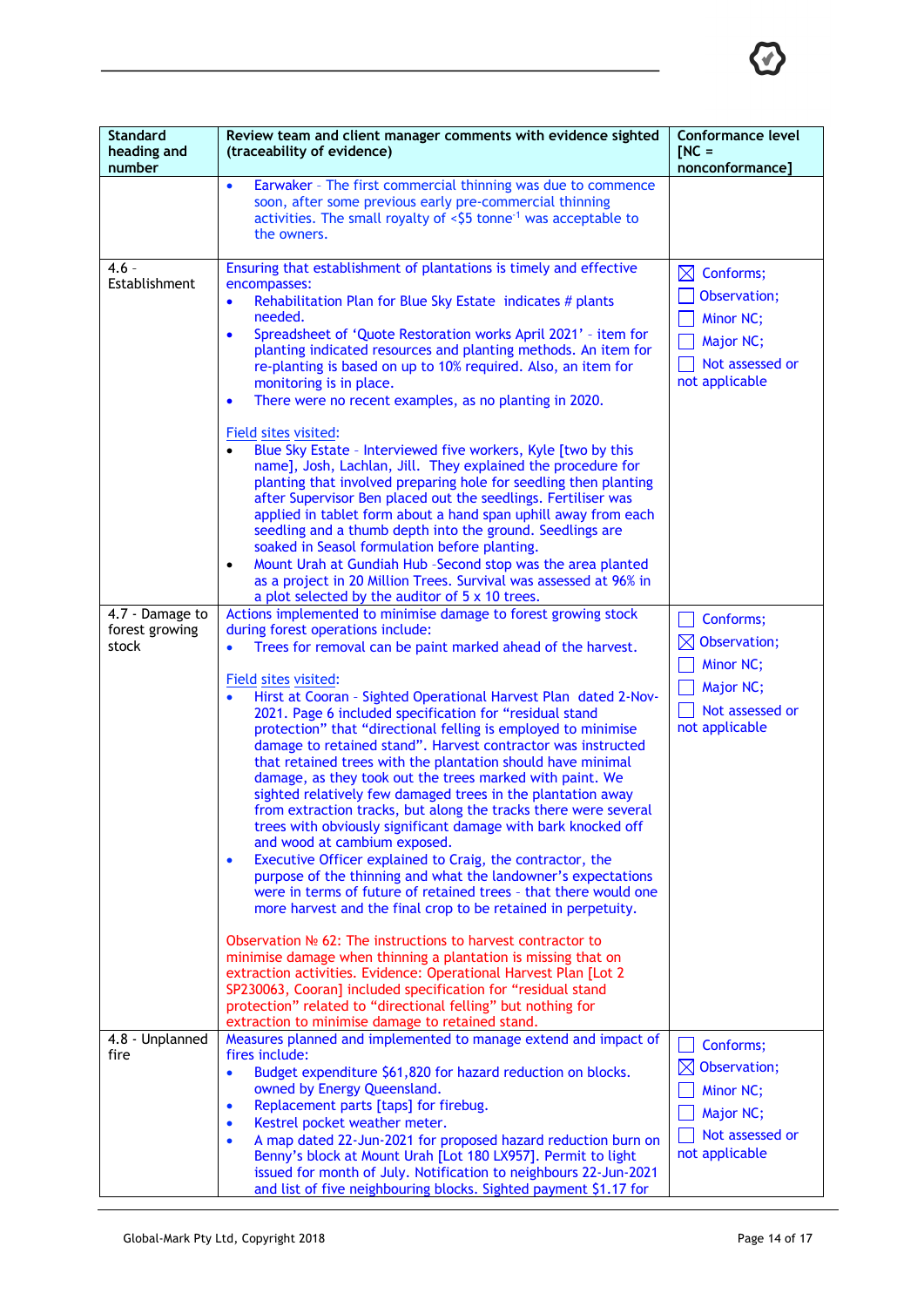

| <b>Standard</b><br>heading and<br>number | Review team and client manager comments with evidence sighted<br>(traceability of evidence)                                                                                                                                                                                                                                                                                                                                                                                                                                                                                                                                                                                                                                                                                                                                                                                                                                                                                        | Conformance level<br>$INC =$<br>nonconformance]                                                      |
|------------------------------------------|------------------------------------------------------------------------------------------------------------------------------------------------------------------------------------------------------------------------------------------------------------------------------------------------------------------------------------------------------------------------------------------------------------------------------------------------------------------------------------------------------------------------------------------------------------------------------------------------------------------------------------------------------------------------------------------------------------------------------------------------------------------------------------------------------------------------------------------------------------------------------------------------------------------------------------------------------------------------------------|------------------------------------------------------------------------------------------------------|
| 4.9 - Non-wood                           | fire truck water 29-Jul-2021. Observation Nº 61: The<br>requirement 2.5 records this.<br>Field sites visited:<br>Benny's at Gundiah Hub - Hazard reduction burning four months<br>ago, was sighted from a distance of 50 metres. This measure<br>appeared successful.<br>Earwaker - The first stop was an area of native forest that had a<br>$\bullet$<br>hazard reduction burn. It appeared to have a successful<br>outcome in terms of fuel consumed with little damage to<br>retained forest structure.<br>None currently.                                                                                                                                                                                                                                                                                                                                                                                                                                                     | Conforms;                                                                                            |
| products                                 | Criterion 5: Forest Ecosystem Health                                                                                                                                                                                                                                                                                                                                                                                                                                                                                                                                                                                                                                                                                                                                                                                                                                                                                                                                               | Observation;<br>Minor NC;<br>Major NC;<br>Not assessed or<br>IXI<br>not applicable                   |
|                                          | Forest management shall maintain forest ecosystem health and vitality.                                                                                                                                                                                                                                                                                                                                                                                                                                                                                                                                                                                                                                                                                                                                                                                                                                                                                                             |                                                                                                      |
| 5.1 - Identify<br>damage agents          | Endemic or exotic species, and physical processes like cyclones and<br>bushfires have impacted the defined forest area. These include:<br><b>Species</b><br>Endemic - pathogen & insect assessment 17-May-2021 at block<br>$\bullet$<br>formerly in DFA [Queensland Urban Utilities at Back Flagstone<br>Road, Heildon] identified Chrysomelid, lead-skeletonising,<br>scale, psyllids, and aphids. Several fungal leaf spot listed.<br>Exotic - Cat's Claw, a climber, mostly restricted to riparian<br>$\bullet$<br>zones. Sighted 2020/2021 Management Plan with item for<br>treatment of this weed on Energy Queensland Pole Forests.<br><b>Physical processes:</b><br>Cyclones - there are no examples of damage from these.<br>$\bullet$<br>Bushfires - sighted aerial image of Mount Marsh property with<br>$\bullet$<br>are north of Mount Marsh Road. This showed the area that had a<br>hazard reduction burn south of Mount Marsh Road was not<br>impacted as severely. | $\boxtimes$ Conforms;<br>Observation;<br>Minor NC;<br>Major NC;<br>Not assessed or<br>not applicable |
| 5.2 - Maintain<br>health                 | Historically, the forest manager has used ways to prioritize, plan,<br>and implement practices to support the maintenance of forest<br>ecosystem health and vitality. Sighted, Standard Operating<br>procedure 10 - field operation wash-down for class 1 & 2 declared<br>weeds. This has not had to be implemented in recent years.<br>Planning to ensure that damage resulting from forest operations<br>stays within tolerable levels and degradation is minimized includes<br>paint marking of stems to remove at pole harvest and marking of<br>stems to retain at chopper rolling.<br>Field sites visited:<br>Benny's at Gundiah Hub - Forest canopy appeared healthy from<br>a distance of 50 metres.<br>Earwaker - The second stop was an area of Gympie Messmate<br>$\bullet$<br>plantation with healthy crowns and 20 cm diameter at breast<br>height.                                                                                                                   | $\boxtimes$ Conforms;<br>Observation;<br>Minor NC;<br>Major NC;<br>Not assessed or<br>not applicable |
| 5.3 - Weeds and<br>pests                 | <b>Blue Sky Estate:</b><br>Rehabilitation Plan for 35 areas and three Vegetation Units,<br>included removal of large woody weeds, small-medium woody<br>weeds, and ground layer weeds.<br>PFSQ took this action to constrain the spread of weeds and pests.<br>Sighted, air image of north end of Gundiah block with Jackey's                                                                                                                                                                                                                                                                                                                                                                                                                                                                                                                                                                                                                                                      | $\boxtimes$ Conforms;<br>Observation;<br>Minor NC;<br>Major NC;                                      |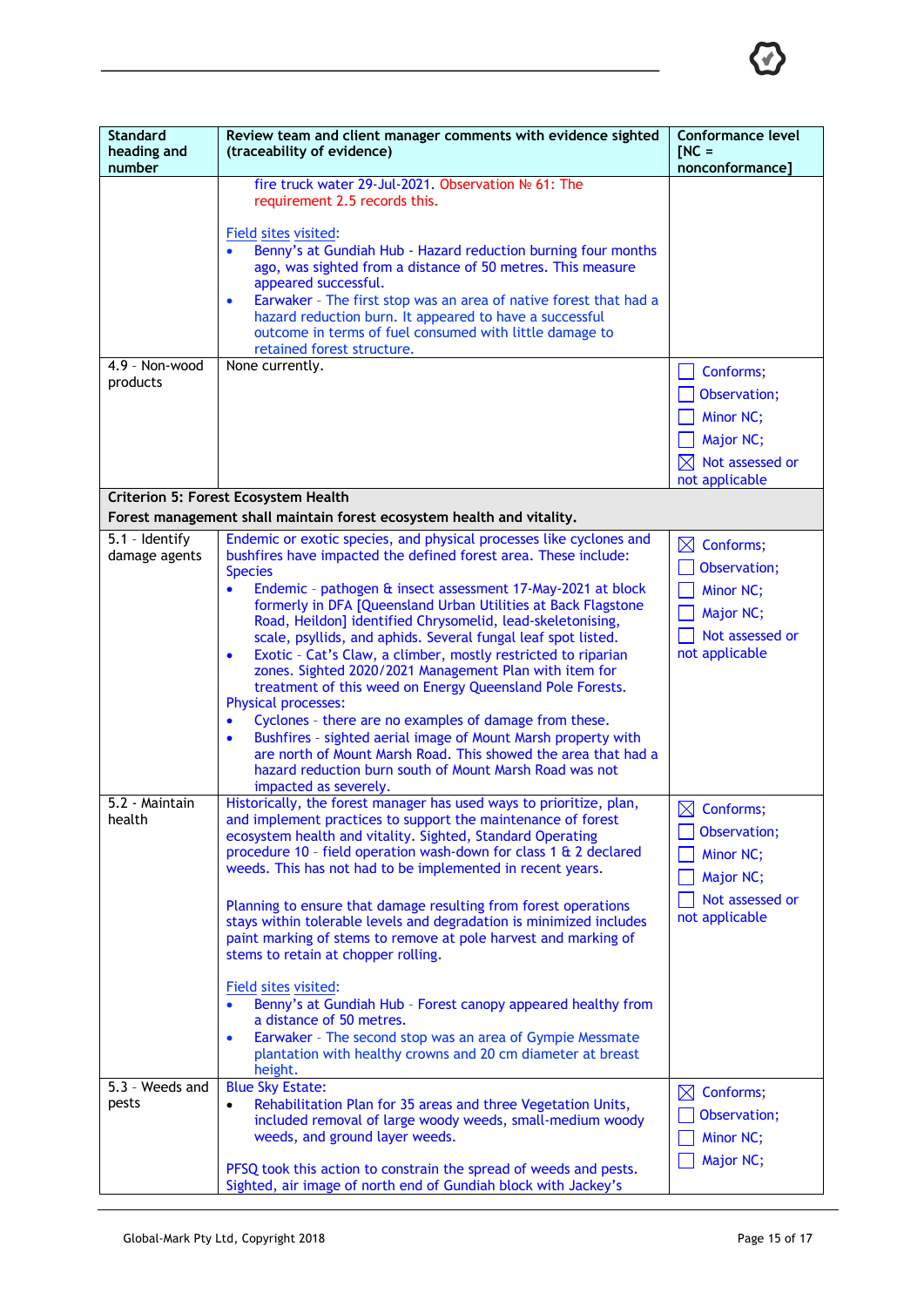| <b>Standard</b><br>heading and<br>number                   | Review team and client manager comments with evidence sighted<br>(traceability of evidence)                                                                                                                                                                                                                                                                                                                                                                                                                                                                                                                                                                                                                      | <b>Conformance level</b><br>$INC =$<br>nonconformance]                                                  |
|------------------------------------------------------------|------------------------------------------------------------------------------------------------------------------------------------------------------------------------------------------------------------------------------------------------------------------------------------------------------------------------------------------------------------------------------------------------------------------------------------------------------------------------------------------------------------------------------------------------------------------------------------------------------------------------------------------------------------------------------------------------------------------|---------------------------------------------------------------------------------------------------------|
|                                                            | Creek marked as well as video of the affected area, and map of area<br>treated 3-Nov-2021.<br>Evaluation of the effectiveness of such control actions is done<br>visually, either by the forest manager or the forest owner - in the<br>case of Energy Queensland, Matt Palmer, Vegetation Specialist.<br>Field sites visited:<br>Hirst at Cooran - Sighted weed lantana growing.<br>$\bullet$<br>Blue Sky Estate - Inspected top corner and noted that due to<br>$\bullet$<br>wet conditions impeding access, that some areas had yet to be<br>sprayed to control weeds.<br>Mount Urah at Gundiah Hub -Weeds effectively controlled in<br>$\bullet$<br>area previously established in 20 Million Trees project. | Not assessed or<br>not applicable                                                                       |
|                                                            | Earwaker - The second stop was an area of Gympie Messmate<br>$\bullet$<br>plantation with little if any weeds to speak of. The third stop<br>was an area on poorer soils, with some defoliation of crowns,<br>but assessed as acceptable.                                                                                                                                                                                                                                                                                                                                                                                                                                                                        |                                                                                                         |
| 5.4 - Fire and<br>disturbance<br>regimes                   | These regimes only apply to native forest. There is no scientific<br>ecological imperative to use fire as a disturbance measure on any<br>site. Overarching use of fires as a principle of the forest manager is<br>that a whole block should be burned on average over a period of<br>three years. Example discussed for Benny's part of Gundiah hub.<br>Sighted 20-Jul-2020 report on Hazard Reduction Burn Planning. This<br>described three Regional Ecosystems [12.11.16, 12.11.15, 12.3.11]<br>and fire management guidelines.                                                                                                                                                                             | $\boxtimes$ Conforms;<br>Observation;<br>Minor NC;<br>Major NC;<br>Not assessed or<br>not applicable    |
| $5.5 -$<br>Rehabilitate<br>degraded forest                 | <b>Blue Sky Estate:</b><br>Rehabilitation Plan for 35 areas and three Vegetation Units,<br>$\bullet$<br>included removal of large woody weeds, small-medium woody<br>weeds, and ground layer weeds.<br>Field sites visited:<br>Blue Sky Estate - Sighted epiphytes salvaged from trees<br>removed and carefully tied to stems of retained trees. This is<br>considered a positive and noteworthy action by Ben Champion,<br>the Supervisor.<br>Mount Urah at Gundiah Hub - Top Deep Creek area inspected<br>$\bullet$<br>where enrichment planting was used on this degraded area.<br>Survival appears quite acceptable.                                                                                         | $\boxtimes$<br>Conforms;<br>Observation;<br>Minor NC;<br>Major NC;<br>Not assessed or<br>not applicable |
| 5.6 - Chemical<br>use                                      | Field sites visited:<br>Blue Sky Estate - Sighted areas of treatment with herbicides and<br>$\bullet$<br>fertiliser for the revegetation project. Use of herbicide is<br>important to control weeds. Mulch was also applied to assist in<br>weed control. Appropriate controls were in place. At the time<br>of the visit the wet conditions were no conducive to spray<br>operations.                                                                                                                                                                                                                                                                                                                           | $\boxtimes$ Conforms;<br>Observation;<br>Minor NC;<br>Major NC;<br>Not assessed or<br>not applicable    |
| 5.7 - Damage<br>agent salvage<br>operations                | This requirement was not able to be assessed due to no salvage at<br>this period of time. It has been previously reported in our AS 4708<br>audits.                                                                                                                                                                                                                                                                                                                                                                                                                                                                                                                                                              | Conforms;<br>Observation;<br>Minor NC;<br>Major NC;<br>Not assessed or<br>$\bowtie$<br>not applicable   |
| <b>Criterion 6: Protection of Soil and Water Resources</b> |                                                                                                                                                                                                                                                                                                                                                                                                                                                                                                                                                                                                                                                                                                                  |                                                                                                         |
| 6.1 - Identify<br>soil and water                           | Forest management shall protect soil and water resources.<br>This requirement was not scheduled for assessment at this audit.                                                                                                                                                                                                                                                                                                                                                                                                                                                                                                                                                                                    | $\boxtimes$ Not assessed or<br>not applicable                                                           |
| values                                                     |                                                                                                                                                                                                                                                                                                                                                                                                                                                                                                                                                                                                                                                                                                                  |                                                                                                         |